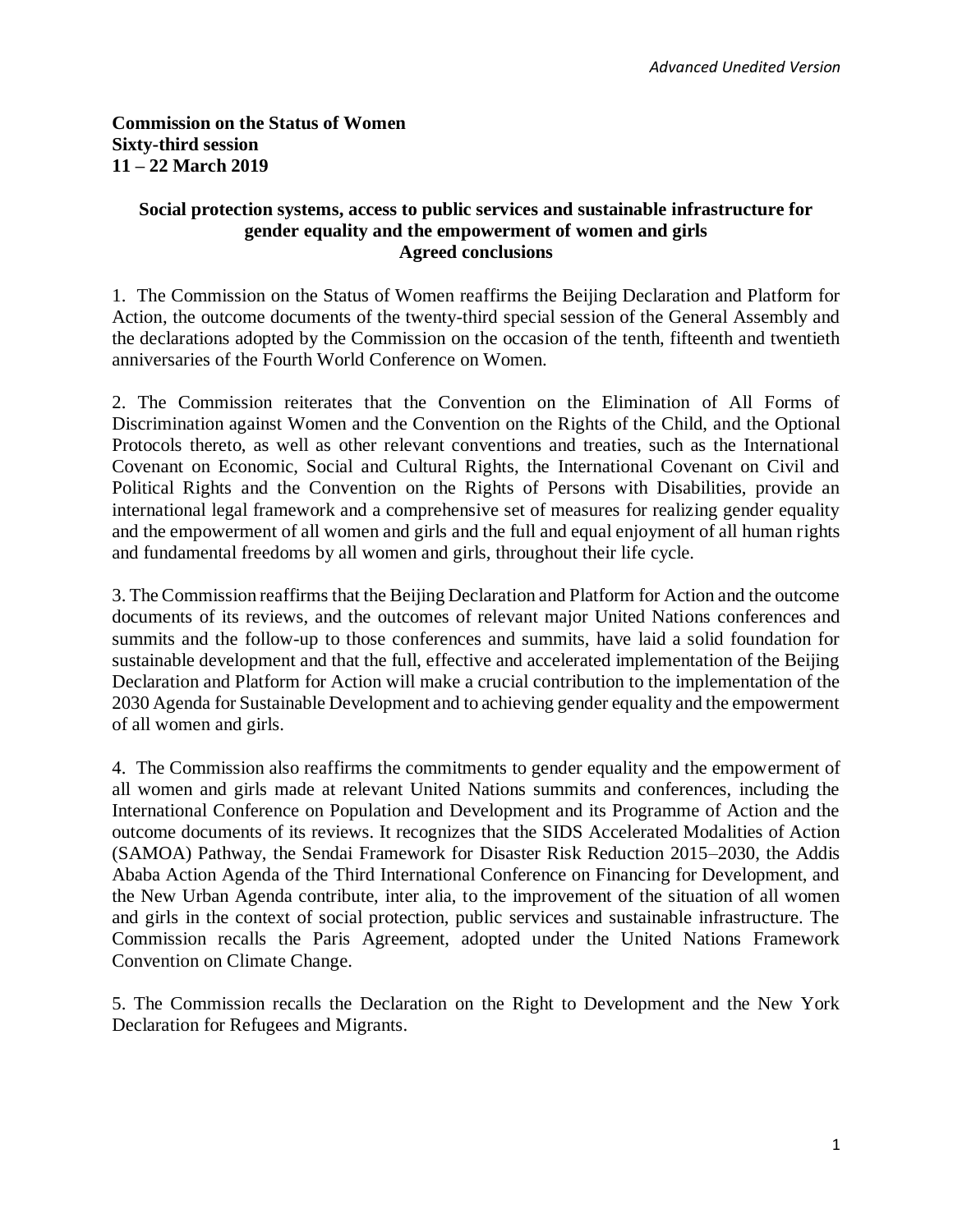6. The Commission recognizes the importance of relevant International Labour Organization standards related to the realization of women's right to work and rights at work that are critical for the economic empowerment of women, and to social protection and public services, including ILO Recommendation 202 on Social Protection Floors, and recalls the decent work agenda of the International Labour Organization and the International Labour Organization Declaration on Fundamental Principles and Rights at Work, and notes the importance of their effective implementation.

7. The Commission acknowledges the important role played by regional conventions, instruments and initiatives in their respective regions and countries, and their follow-up mechanisms, in the achievement of gender equality and the empowerment of all women and girls including through promotion of their access to social protection, public services and sustainable infrastructure.

8. The Commission reaffirms that the promotion and protection of, and respect for, the human rights and fundamental freedoms of all women and girls, including the right to development, which are universal, indivisible, interdependent and interrelated, are crucial for the full and equal participation of women and girls in society and for women's economic empowerment and should be mainstreamed into all policies and programmes aimed at the eradication of poverty and the reduction of social exclusion. The Commission also reaffirms the need to take measures to ensure that every person is entitled to participate in, contribute to and enjoy economic, social, cultural and political development, and that equal attention and urgent consideration should be given to the promotion, protection and full realization of civil, political, economic, social and cultural rights.

 9. The Commission reiterates that the 2030 Agenda for Sustainable Development needs to be implemented in a comprehensive manner, reflecting its universal, integrated and indivisible nature, taking into account different national realities, capacities and levels of development and respecting each country's policy space and leadership while remaining consistent with relevant international rules and commitments, including by developing cohesive sustainable development strategies to achieve gender equality and the empowerment of women and girls. The Commission affirms that Governments have the primary responsibility for the follow-up to and review of the 2030 Agenda at the national, regional and global levels with regard to progress made.

10. The Commission emphasizes the mutually reinforcing relationship among achieving gender equality and the empowerment of all women and girls, and the full, effective and accelerated implementation of the Beijing Declaration and Platform for Action and the gender-responsive implementation of the 2030 Agenda for Sustainable Development. It acknowledges that gender equality and the empowerment of women and girls and women's full and equal participation and leadership are essential for achieving sustainable development, promoting peaceful, just and inclusive societies, enhancing sustained, inclusive and sustainable economic growth and productivity, ending poverty in all its forms and dimensions everywhere and ensuring the wellbeing of all.

 11. The Commission recognizes the progress made in women's and girls' access to social protection, public services and sustainable infrastructure, particularly in the areas of health and education. The Commission also recognizes that significant challenges and gender gaps remain, and that, in some contexts, progress could be undermined by budget cuts and austerity measures.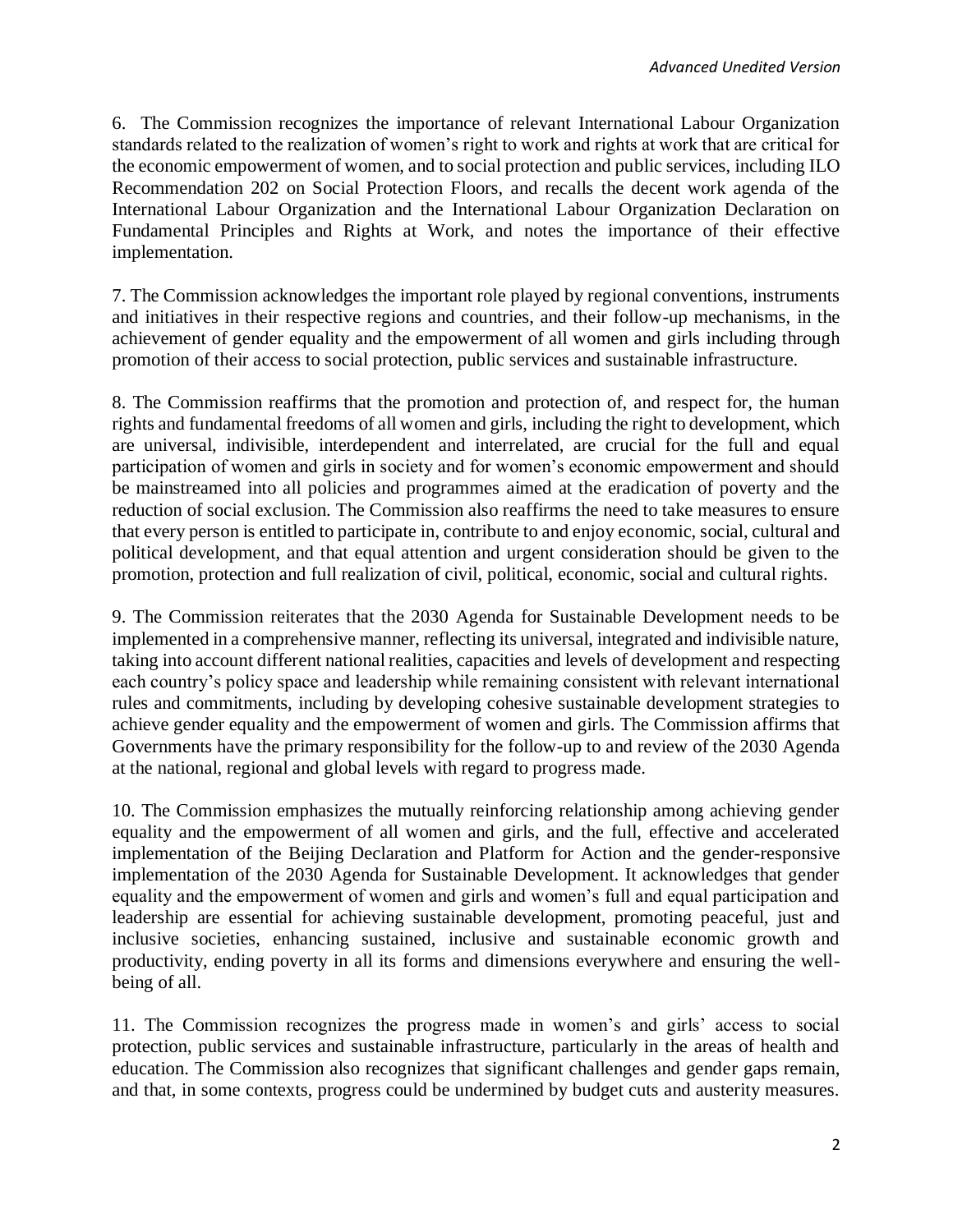The Commission stresses the importance of not reversing the levels of protection previously achieved and of addressing the remaining gaps that constrain equal access for women and girls to social protection systems, public services and sustainable infrastructure.

 12. The Commission recognizes that progress in achieving gender equality and the empowerment of all women and girls, and the full enjoyment of their human rights has been held back owing to the persistence of historical and structural unequal power relations between women and men, poverty, inequalities and disadvantages in access to, ownership of and control over resources, growing gaps in equality of opportunity and limited access to social protection systems and public services, including universal health-care services and education, gender-based violence, discriminatory laws and policies, negative social norms and gender stereotypes, and the unequal sharing of unpaid care and domestic work. It stresses the urgency of eliminating those structural barriers in order to realize gender equality and the empowerment of all women and girls.

 13. The Commission strongly condemns all forms of violence against all women and girls, which is rooted in historical and structural inequality and unequal power relations between men and women. It reiterates that violence against women and girls in all its forms and manifestations, in public and private spheres, including sexual and gender-based violence, domestic violence, and harmful practices such as child, early and forced marriage and female genital mutilation, are pervasive, underrecognized and underreported, particularly at the community level. It expresses deep concern that women and girls may be particularly vulnerable to violence because of multidimensional poverty, limited or lack of access to justice, effective legal remedies and services, including protection, rehabilitation, reintegration, and to health-care services. It reemphasizes that violence against women and girls is a major impediment to the achievement of gender equality and the empowerment of women and girls and violates and impairs or nullifies their full enjoyment of all human rights and fundamental freedoms.

14. The Commission stresses that sexual harassment in private and public spaces, including in educational institutions and the workplace, as well as in digital contexts, leads to a hostile environment, which has a further negative impact on women and girls in the enjoyment of their rights, equal opportunities, including full and equal access to public services and sustainable infrastructure, and has negative and physical and mental health consequences for the victims and may negatively affect their families.

15. The Commission recognizes the importance of improving public services and infrastructure such as transportation and sanitation facilities in order to enhance the safety of women and girls. The Commission expresses its concern that certain aspects of mobility and transportation, including inaccessible platforms, overcrowded carriages, or poorly lit stops can create barriers for women and girls and can expose them to violence, including attacks, harassment and other threats to their safety, limiting their ability to move freely and safely in the public sphere. The Commission is also concerned that women and girls are particularly at risk while collecting household water and fuel and when accessing sanitation facilities outside their homes.

16. The Commission recognizes that poverty, unemployment, lack of socio-economic opportunities, lack of social protection, pervasive gender inequality and violence, discrimination,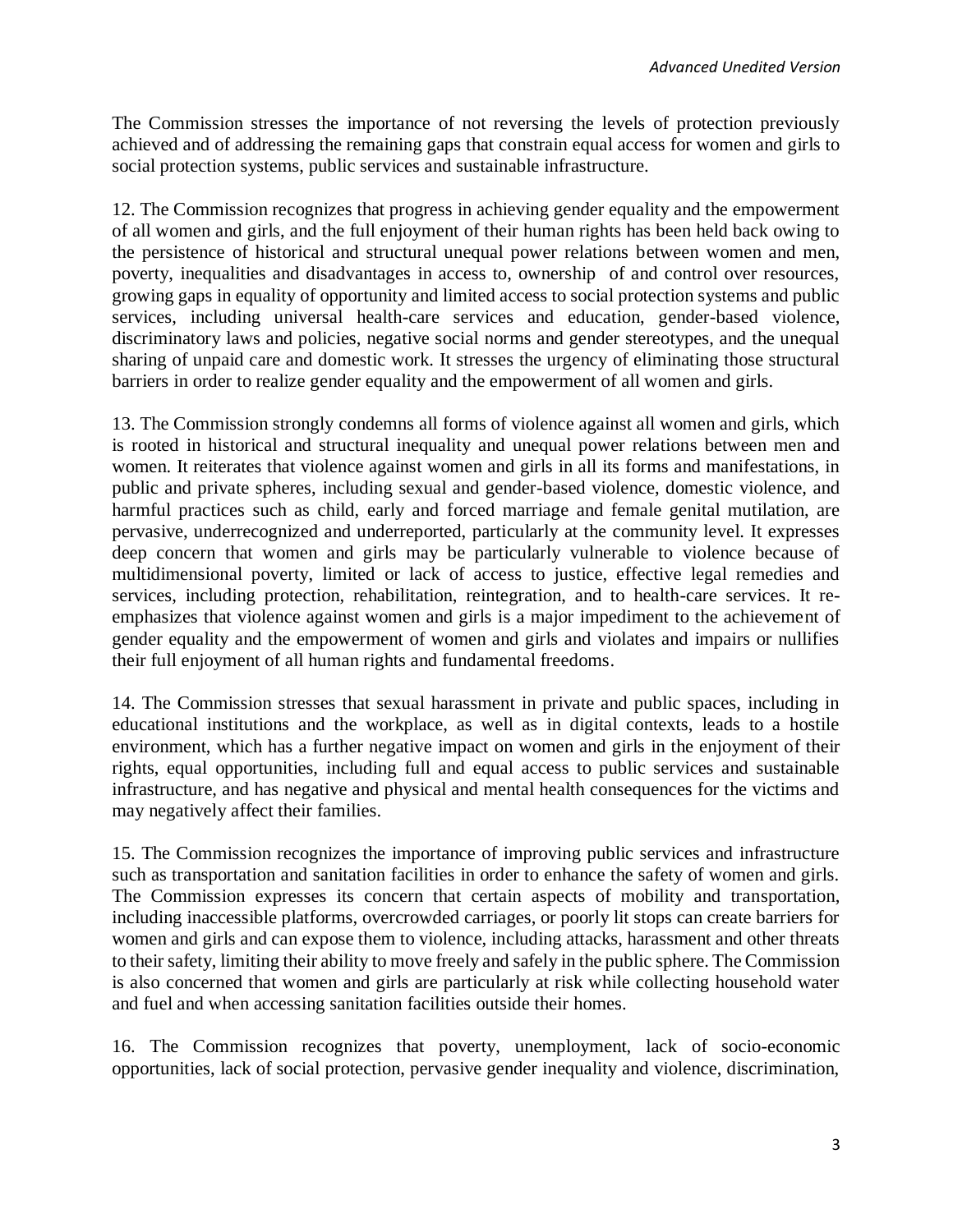marginalization, and persistent demand are among the underlying causes that make women and girls vulnerable to human trafficking.

17. The Commission expresses its deep concern about slow or stagnant economic growth and development, the rising inequalities within and among countries, volatile food and energy prices, continuing food and energy insecurity, the remaining effects of the world financial and economic crises, water scarcity, epidemics, demographic changes, unplanned and rapid urbanization of populations, insufficient investment in development, unsustainable fisheries practices and use of marine resources, natural hazards, natural disasters and environmental degradation, and the increasing challenges caused by humanitarian emergencies, displacement, armed conflicts and the adverse impacts of climate change, all of which are exacerbating disadvantages, vulnerabilities and inequalities that women and men, girls and boys and their families face in accessing social protection systems, public services and sustainable infrastructure.

18. The Commission expresses concern that the feminization of poverty persists and emphasizes that the eradication of poverty in all its forms and dimensions, including extreme poverty, is indispensable for women's economic empowerment and sustainable development. It recognizes that parents, including young parents, who live in poverty may not have access to health and education for their children, perpetuating the cycle of intergenerational poverty. The Commission acknowledges the need to elaborate and implement, where appropriate, in consultation with all relevant stakeholders, comprehensive, participatory, gender-sensitive poverty eradication strategies that address social, structural and macroeconomic issues in order to ensure an adequate standard of living for women and girls, including through social protection systems, access to public services and sustainable infrastructure.

 19. The Commission expresses its concern about the continuing significant gender gaps in labour force participation and leadership, wages, income, pensions and social protection, as well as access to economic and productive resources. It is further concerned about the undervaluation of femaledominated industries, unequal working conditions, limited opportunities for career advancement, as well as the growing high incidence of informal and non-standard forms of employment where women are overrepresented. It also expresses concern that these factors can restrict women's access to social protection when entitlements are tied closely to formal employment, which can perpetuate women's economic insecurity and poverty. The Commission recognizes that investments in and the provision of equitable, inclusive, quality, accessible and affordable early childhood education and care services are crucial in enabling women to enter and remain in the labour market.

 20. The Commission is deeply concerned that climate change poses challenges for poverty eradication and the achievement of the 2030 Agenda, social protection, public services and sustainable infrastructure and sustainable development, and women and girls, especially in developing countries, including small island developing States, are often disproportionately affected by the adverse impacts of climate change, extreme weather events and natural disasters and other environmental issues, including land degradation, desertification, deforestation, sand and dust storms, persistent drought, sea level rise, coastal erosion and ocean acidification. Furthermore, the Commission recalls the Paris Agreement and that the Parties thereto acknowledged that they should, when taking action to address climate change, respect, promote and consider gender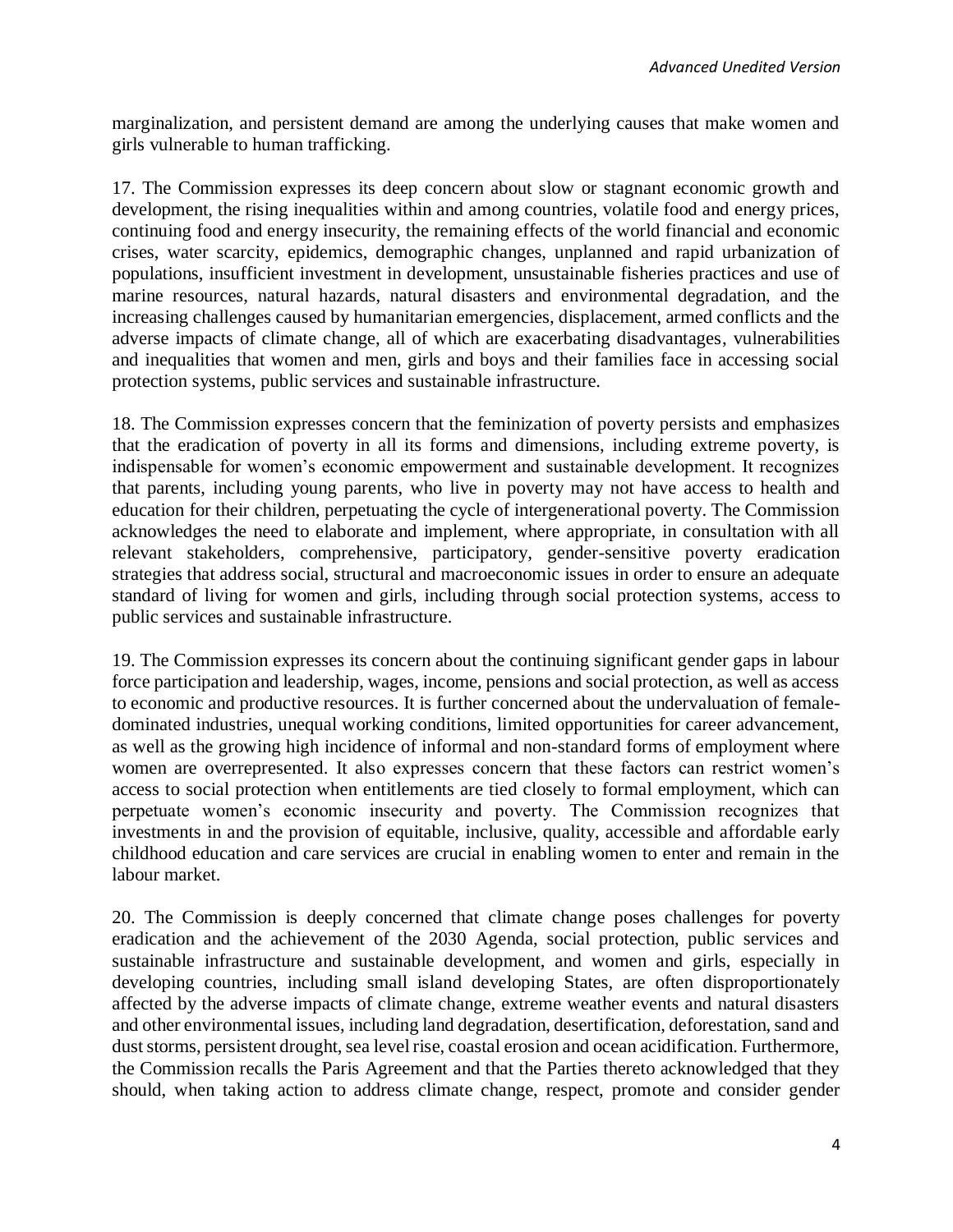equality, the empowerment of women and girls and intergenerational equity and, in this context, also recalls the adoption of a gender action plan by the Conference of the Parties to the United Nations Framework Convention on Climate Change at its twenty-third session. It acknowledges the necessity for every person, including women and girls, of present and future generations to have access to an environment adequate to their health, well-being and the critical importance of ensuring such access for the empowerment of women and girls and the sustainable development and resilience of communities. The Commission recognizes the important role of sustainable development in averting the loss and damage associated with the effects of climate change, and of reducing the risk of loss and damage, especially for women and girls in vulnerable situations, as well as the active role of women as agents of change in safeguarding the environment.

21. The Commission emphasizes that social protection systems, public services and sustainable infrastructure are interlinked and mutually reinforcing. It stresses the need for coordinated approaches, financing and policy coherence at all levels to ensure that social protection systems, public services and infrastructure policies complement one another.

22. The Commission stresses the need for integrated approaches to the design, implementation and evaluation of social protection systems, public services and sustainable infrastructure that respond to the needs of women and girls and recognize and value unpaid care and domestic work, enable the mobility of women and girls, strengthen women's participation in public and political life as well as their economic opportunities, in particular their full and productive employment and decent work and equal pay for equal work or work of equal value, and strengthen their resilience to shocks.

 23. The Commission recognizes that social protection systems, access to public services and sustainable infrastructure have not adequately addressed the needs of caregivers and care recipients. It further recognizes that women and girls often undertake a disproportionate share of unpaid care and domestic work, including caring for children, older persons, persons with disabilities and persons living with HIV and AIDS which continues to be undervalued and underrecognized. Such uneven distribution of responsibilities between women and men is a significant constraint for women's completion of, or progress in, education and training, on entry and re-entry and advancement in the paid labour market and on their economic opportunities and entrepreneurial activities, and can result in gaps in social protection, pay and pensions. It also recognizes that creating an enabling environment for the social and economic empowerment of all women and girls, requires addressing attitudes and negative social norms by which women and girls are regarded as subordinate to men and boys at the household and community levels. The Commission stresses the need to recognize and adopt measures to reduce and redistribute the disproportionate share of unpaid care and domestic work by promoting the equal sharing of responsibilities between women and men within the household and by prioritizing, inter alia, sustainable infrastructure, nationally appropriate social protection policies and accessible, affordable and quality social services, including care services, child care, maternity, paternity or parental leave.

24. The Commission notes that universal access to social protection plays a central role in reducing inequality, eradicating poverty in all its forms and dimensions, and promoting inclusive growth. It reiterates that everyone has the right to a standard of living adequate for the health and well-being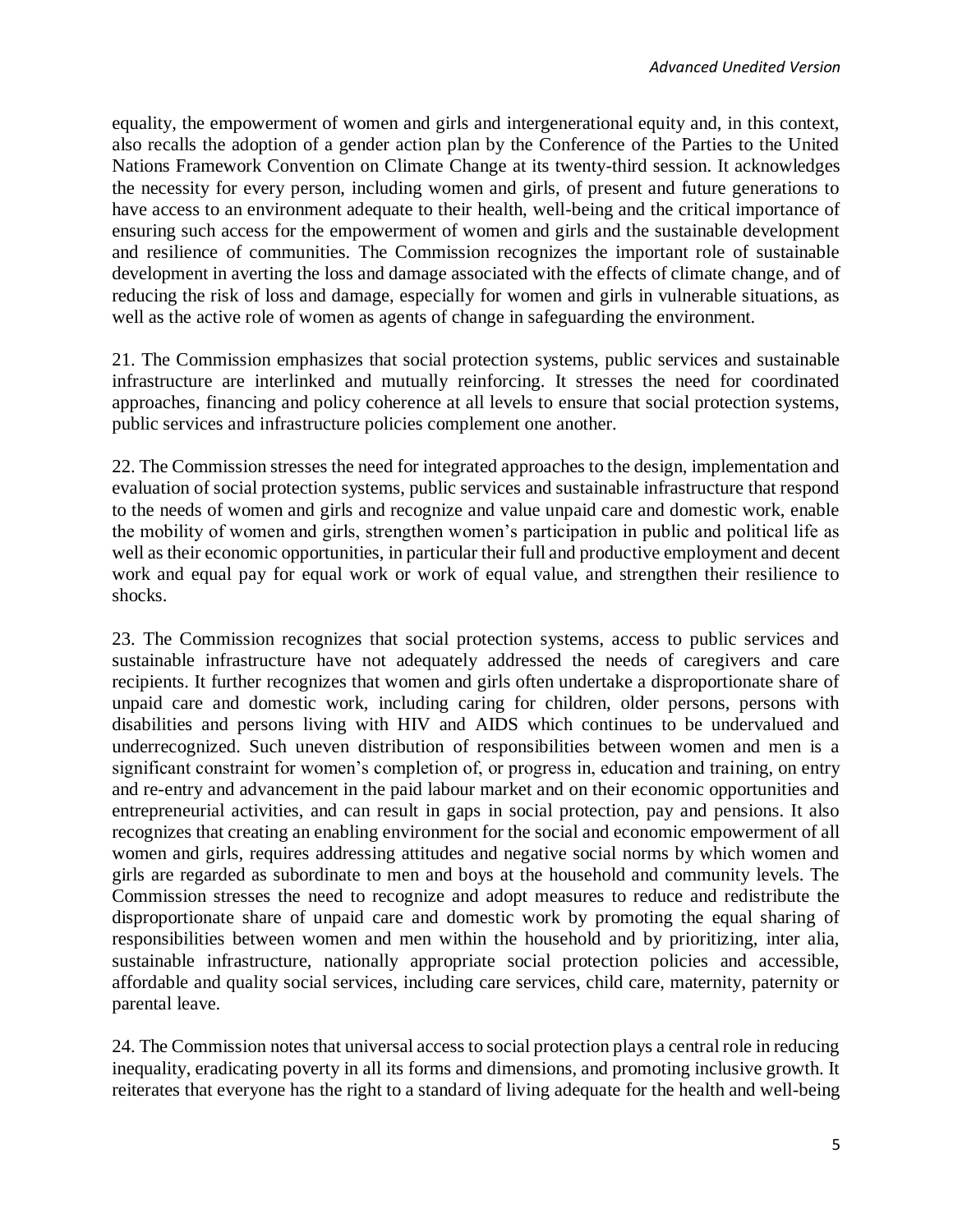of themselves and their families, including food, clothing, housing and medical care and necessary social services and that motherhood and childhood are entitled to special care and assistance. The Commission, however, is concerned that coverage gaps remain, especially for women and girls. It recognizes that social protection systems can make a critical contribution to the fulfilment of human rights for all, in particular for those who are trapped in poverty and those who are marginalized or in vulnerable situations and subject to discrimination.

 25. The Commission notes the vital importance of birth registration for the realization of all human rights, including the right to social security, as well as access to social protection systems and expresses concern at the low levels of birth registration amongst some indigenous women and girls, women and girls with disabilities, migrant women and girls, and those women and girls in rural areas, and expresses further concern that all persons without birth registration may be more vulnerable to marginalization, exclusion, discrimination, violence, statelessness, exploitation and abuse.

 26. The Commission reaffirms the right of every human being to the enjoyment of the highest attainable standard of physical and mental health, without distinction of any kind, and recognizes that its full realization is vital for women's and girls' lives and well-being and for their ability to participate in public and private life, and that it is crucial for achieving gender equality and empowering all women and girls. It recognizes that targeting and eliminating the root causes of gender inequality, discrimination, stigma and violence in health-care services, including the unequal and limited access to public health services, is important for all women and girls.

27. The Commission emphasizes the need to accelerate progress towards the goal of universal health coverage that comprises universal and equitable access to gender-responsive, quality health services and quality, essential, affordable and effective medicines for all, and that it is critical to promote physical and mental health and well-being, especially through primary health care, health services and social protection mechanisms, including the promotion thereof through community outreach and private sector engagement and with the support of the international community. It stresses the importance of strengthening health systems in terms of availability, accessibility, acceptability and quality in order to better respond to the needs of all women and girls, including those living in rural areas, and enabling the active participation of women in the design and implementation of health systems.

28. The Commission expresses its deep concern that, as a result of the lack of or limited access to essential health-care services and information and limited agency over their own lives, rural women experience significant disparities in health, including reproductive health outcomes, such as higher rates of maternal and infant mortality and morbidity and obstetric fistula, as well as more limited options for family planning, than women in urban areas. It expresses further concern that those disparities are exacerbated by multiple and intersecting forms of discrimination.

29. The Commission recognizes that despite gains in providing access to education, girls are still more likely than boys to remain excluded from education. It also recognizes that among the genderspecific barriers to girls' equal enjoyment of their right to education are the feminization of poverty, child labour undertaken by girls, child, early and forced marriage, female genital mutilation, early and repeat pregnancies, all forms of gender-based violence, including sexual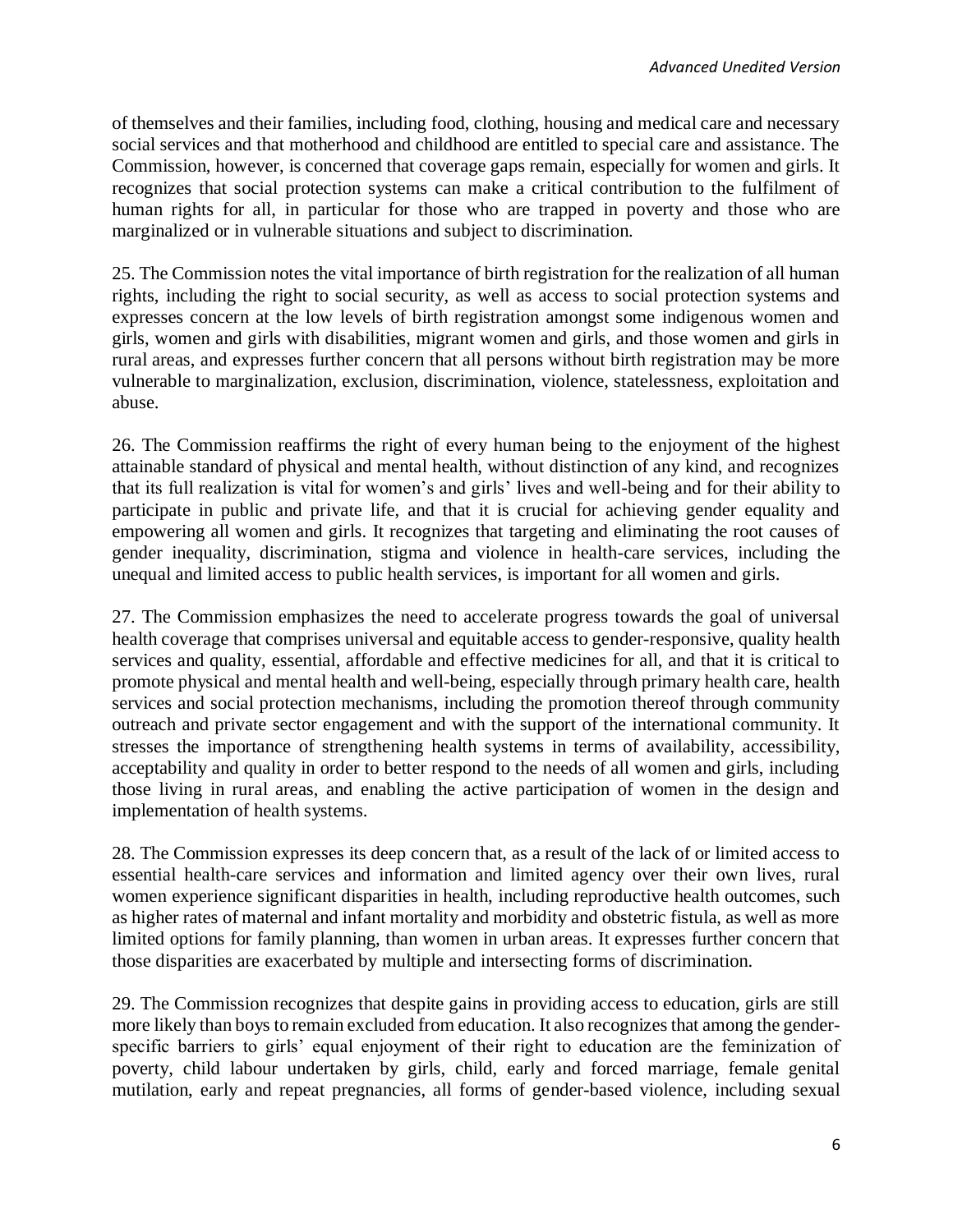violence and harassment on the way to and from, and at school, in their technology mediated environment, the lack of safe and adequate sanitation facilities, including menstrual hygiene, the disproportionate share of unpaid care and domestic work performed by girls, and gender stereotypes and negative social norms that lead families and communities to place less value on the education of girls than that of boys and may influence the decision of parents to allow girls to attend school.

30. The Commission recognizes that women public service workers are underrepresented in leadership and decision-making roles, and overrepresented in front-line service delivery roles. The Commission further recognizes the need to provide workers with decent work and just and favourable conditions of work, including living wages, especially for women engaged in the delivery of public services.

31. The Commission recognizes that transport systems, when planned, should take into account the needs of women and girls, and that certain features, including inaccessible platforms, overcrowded carriages, or poorly lit stops can create barriers for women's and girls' access to public services. The Commission reaffirms the importance of safe, affordable, accessible, age-, gender- and disability-sensitive and sustainable land and water transport systems and roadways that meet the needs of women and girls, and the commitment to enable meaningful participation of women and girls in social and economic activities, by integrating transport and mobility plans into overall rural, urban and territorial plans and promoting a wide range of transport and mobility options.

 32. The Commission expresses deep concern that women and girls face particular barriers in accessing safe and affordable drinking water and adequate and equitable sanitation and hygiene, especially those living in isolated and remote communities, including in post-disaster settings, evacuation and refugee camps, and in informal urban and rural settlements. It is also concerned that women and girls are particularly affected by water scarcity, unsafe water, inadequate sanitation and poor hygiene, and that they shoulder the main burden of collecting household water and care responsibilities arising from water-borne diseases in many parts of the world, restricting their time for other activities, such as education and leisure, or for earning a livelihood.

 33. The Commission recognizes the potential benefits and challenges of new forms of information and communication technology, including artificial intelligence, for the use and delivery of public services, in fields such as social protection, public services and infrastructure while more attention needs to be paid to the impacts of this technology on women and girls.

 34. The Commission acknowledges the benefit of implementing family-oriented policies aimed at, inter alia, achieving gender equality and the empowerment of all women and girls, the full participation of women in society, work-family balance and the self-sufficiency of the family unit and recognizes the need to ensure that all social and economic development policies including social protection policies, as well as public services and sustainable infrastructure, are responsive to the changing needs and expectations of families in fulfilling their numerous functions and that the rights, capabilities and responsibilities of all family members are respected.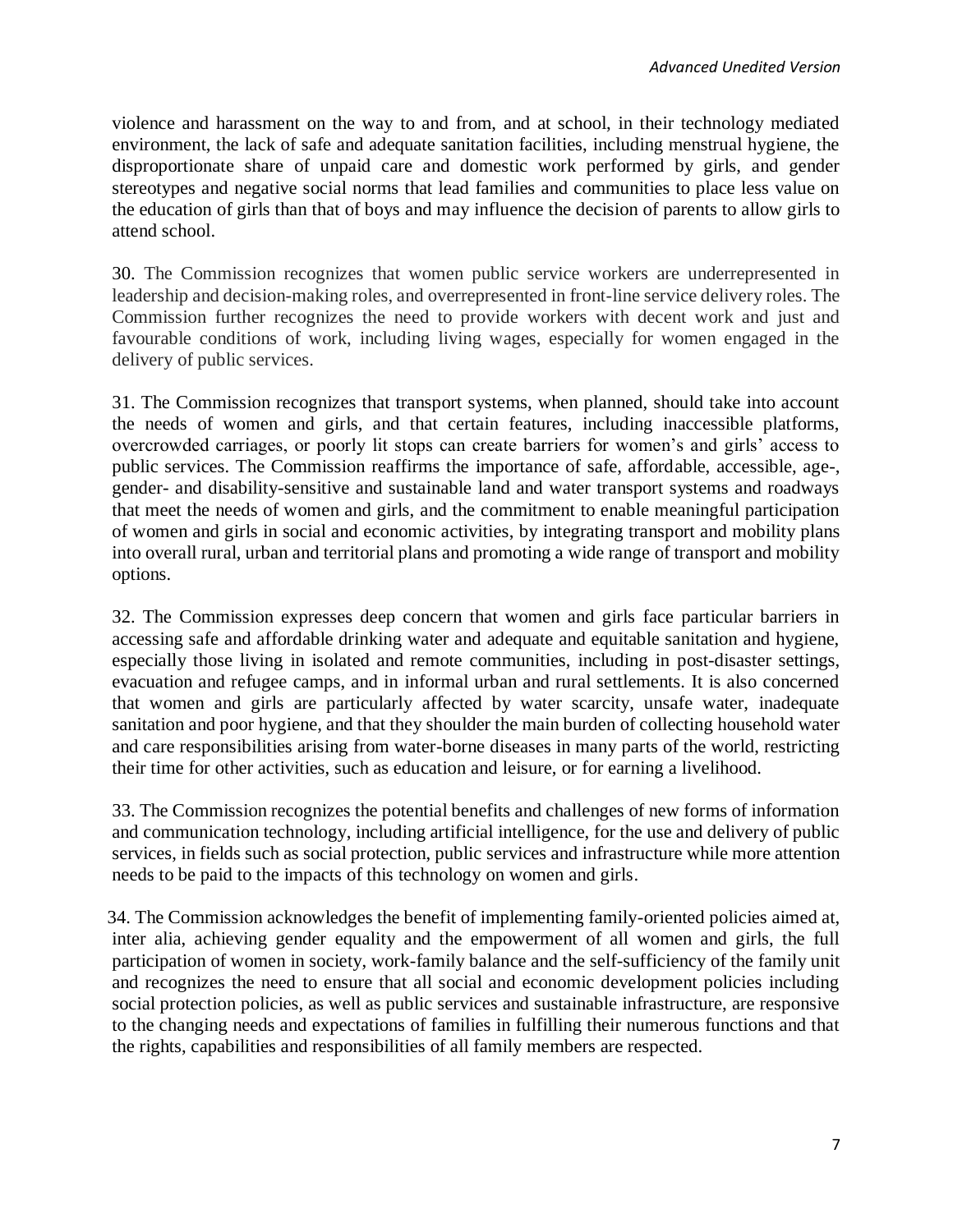35. The Commission recognizes that the sharing of family responsibilities creates an enabling family environment for women's economic empowerment in the changing world of work, which contributes to development, that women and men make a significant contribution to the welfare of their family, and that, in particular, women's contribution to the home, including unpaid care and domestic work, which is still not adequately recognized, generates human and social capital that is essential for social and economic development.

36. The Commission acknowledges the important role of national mechanisms for the promotion of gender equality and the empowerment of women and girls, the relevant contribution of national human rights institutions, where they exist, and the important role of civil society in achieving gender equality and the empowerment of all women and girls as well as in advancing the implementation of the Beijing Declaration and Platform for Action and the gender-responsive implementation of the 2030 Agenda for Sustainable Development.

37. The Commission acknowledges that all women and girls might not be able to fully access and benefit from social protection systems, public services and sustainable infrastructure when they face multiple and intersecting forms of discrimination, and marginalisation. It respects and values the diversity of situations and conditions of women and girls and recognizes that some women face particular barriers to their empowerment. It also stresses that while all women and girls have the same human rights, women and girls in different contexts have particular needs and priorities, requiring appropriate responses.

38. The Commission recognizes that the positive contributions of migrant women and girls, in particular women migrant workers, have the potential to foster inclusive growth and sustainable development in countries of origin, transit and destination. It underlines the value and dignity of migrant women's labour in all sectors, including the labour of domestic and care workers. It is concerned that many migrant women, particularly those who are employed in the informal economy and in less skilled work, are especially vulnerable to abuse and exploitation. The Commission acknowledges the importance of assisting women migrant workers at all skills levels to have access to social protection in countries of destination and profit from the portability of applicable social security entitlements and earned benefits in their countries of origin or when they decide to take up work in another country. The Commission also recognizes the need to strengthen efforts to provide, make available and disseminate accurate, timely, accessible, and transparent information on migration-related aspects for and between states, communities, and migrants at all stages of migration.

 39. The Commission acknowledges the need to address effects of armed conflict and post-conflict situations on women and girls, including victims and survivors of sexual violence, and their access to social protection systems.

40. The Commission recognizes the challenges faced by refugee women and girls and the need to protect and empower them, including in countries affected by armed conflict and post conflict situations, and the need to strengthen the resilience of communities hosting refugees by providing humanitarian assistance to people in need.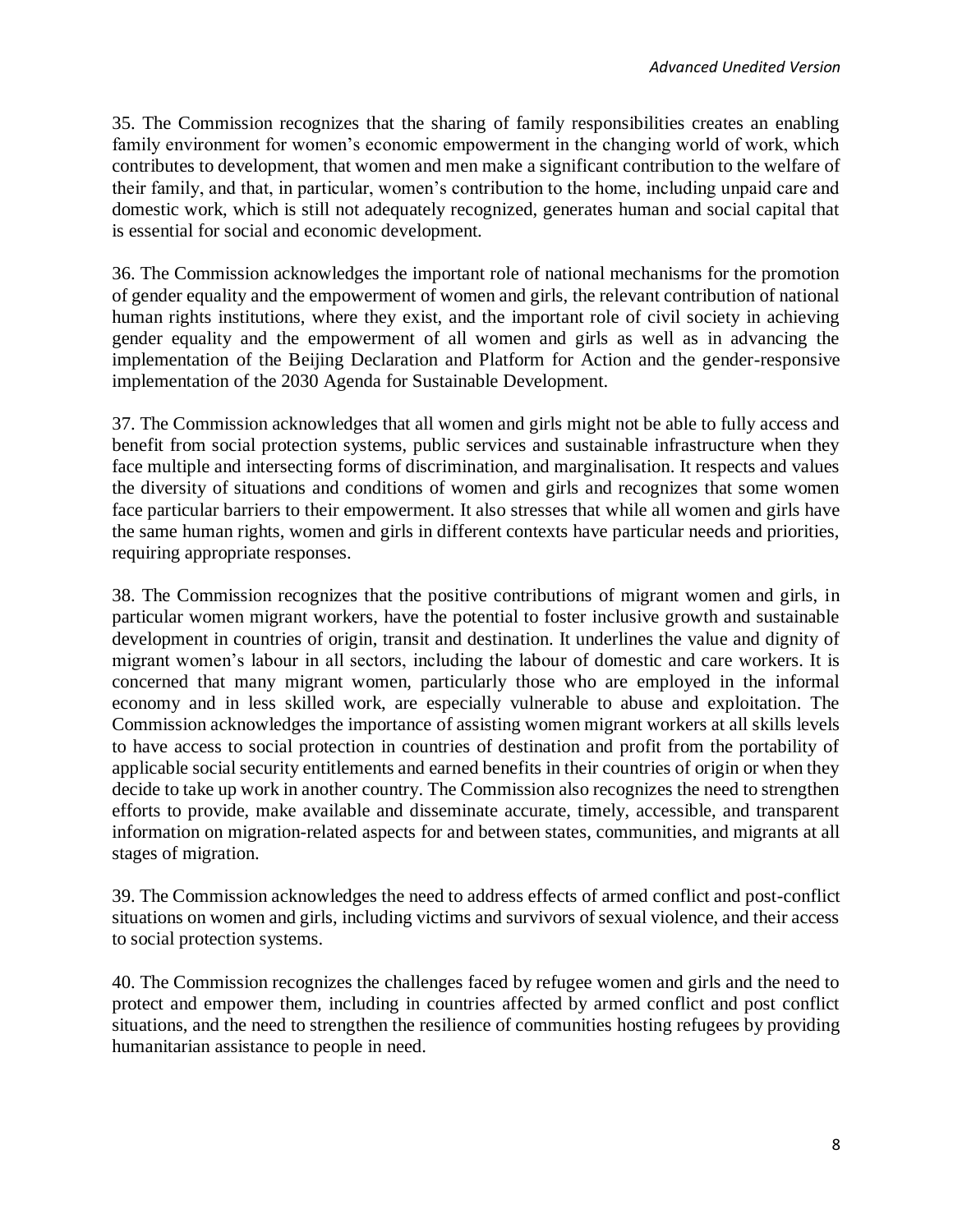41. The Commission stresses the importance of strengthening the voice, agency, participation and leadership of women and girls as users and beneficiaries of social protection systems, public services and sustainable infrastructure. It also acknowledges the full, equal, effective and meaningful participation and leadership of women at all levels of decision-making in the design, development, implementation, monitoring and evaluation of policies in these sectors so that they support the empowerment of women and girls and address remaining gaps and biases.

 42. The Commission welcomes the major contributions made by civil society, including women's and community-based organizations, feminist groups, women human rights defenders, girls' and youth-led organizations and trade unions in placing the interests, needs and visions of women and girls, including those living in rural areas, on local, national, regional and international agendas, including the 2030 Agenda. It also recognizes the importance of having an open, inclusive and transparent engagement with civil society in the implementation of measures to achieve gender equality and the empowerment of women and girls.

43. The Commission reaffirms the importance of significantly increasing investments to close resource gaps for achieving gender equality and the empowerment of all women and girls through, inter alia, the mobilization of financial resources from all sources, including domestic and international resource mobilization and allocation, the full implementation of official development assistance commitments and combating illicit financial flows, so as to build on progress achieved and strengthen international cooperation, including North-South, South-South and triangular cooperation, bearing in mind that South-South cooperation is not a substitute for, but rather a complement to, North-South cooperation. It also affirms that accelerated investments in social protection systems, public services and sustainable infrastructure, including in rural areas and outer islands are important for the achievement of gender equality and the empowerment of all women and girls.

44. The Commission underscores that, for all countries, public policies and the mobilization and effective use of domestic resources, underscored by the principle of national ownership, are central to the common pursuit of sustainable development, including social protection, public services and sustainable infrastructure, and recognizing that domestic resources are first and foremost generated by economic growth, supported by an enabling environment at all levels, including wellfunctioning, efficient and transparent tax systems.

45. The Commission recognizes the importance of a conducive external environment in support of national efforts towards the economic empowerment of women, through promoting the control, ownership, management and participation of women in all sectors and levels of the economy, which includes the mobilization of adequate financial resources, capacity-building and the transfer of technology on mutually agreed terms, which in turn would enhance the use of enabling technologies to promote women's entrepreneurship and economic empowerment.

46. The Commission recognizes the importance of the full engagement of men and boys as agents and beneficiaries of change, and as strategic partners and allies in the promotion of women's and girls' access to social protection systems, public services and sustainable infrastructure and in the achievement of gender equality and the empowerment of all women and girls.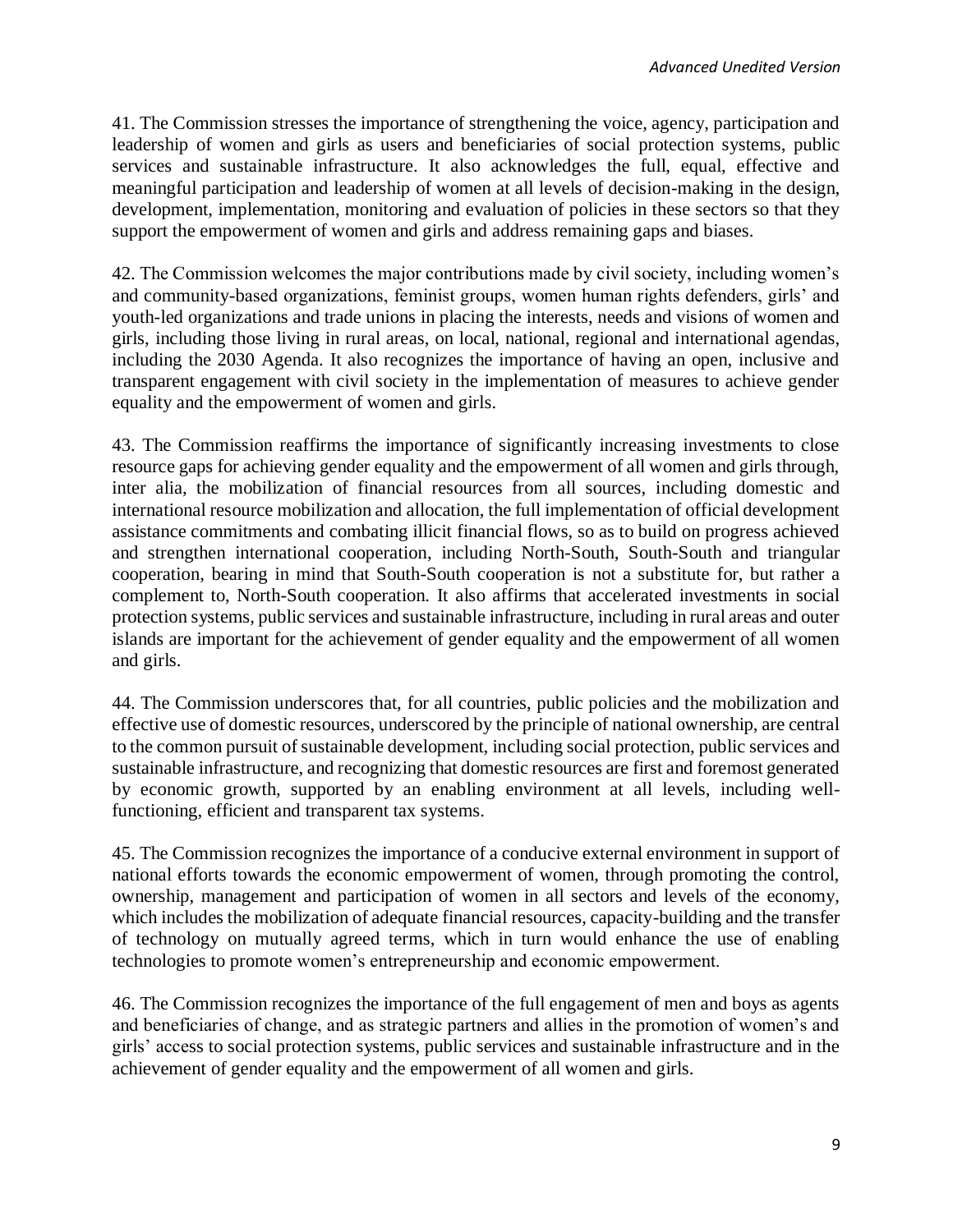47. The Commission urges governments at all levels and as appropriate, with the relevant entities of the United Nations system and international and regional organizations, within their respective mandates and bearing in mind national priorities, and invites civil society, inter alia, women's organizations, producer, agricultural and fisheries organizations, youth-led organizations, feminist groups, faith-based organizations, the private sector, national human rights institutions, where they exist, and other relevant stakeholders, as applicable, to take the following actions:

## *Strengthen normative, legal and policy frameworks*

a. Take action to fully implement existing commitments and obligations with respect to the achievement of gender equality and the empowerment of all women and girls and the full and equal enjoyment of their human rights and fundamental freedoms so as to improve their lives, livelihoods, and well-being;

b. Consider ratifying or acceding to, as a matter of particular priority, the Convention on the Elimination of All Forms of Discrimination against Women and the Convention on the Rights of the Child, and the Optional Protocols thereto, limit the extent of any reservations, formulate any such reservations as precisely and as narrowly as possible to ensure that no reservations are incompatible with the object and purpose of the Conventions, review their reservations regularly with a view to withdrawing them, withdraw reservations that are contrary to the object and purpose of the relevant Convention and implement the Conventions fully by, inter alia, putting in place effective national legislation and policies;

c. Ensure women's full and equal participation including in institutions of governance and the judicial system, and secure their empowerment and full and equal access to justice;

d. Consider ratification of and, for those that have done so, implementation of the fundamental conventions of the International Labour Organization, and note the importance of other relevant international labour standards, namely the Social Security Convention, 1952 (No. 102) the Social Protection Floors Recommendation, 2012 (No. 202), as well as the Transition from the Informal to the Formal Economy Recommendation, 2015 (No. 204) of the International Labour Organization; and ILO Convention 189 on Decent work for Domestic Workers, in order to contribute to women's access to social protection;

e. Refrain from promulgating and applying any unilateral economic, financial or trade measures not in accordance with international law and the Charter of the United Nations that impede the full achievement of economic and social development, particularly in developing countries;

f. Ensure the right to social security in national legal frameworks, as well as ensure universal access to social protection, supported by national strategies, policies, action plans, and adequate resources, to enhance gender equality and the empowerment of women and girls;

g. Adopt a comprehensive and integrated approach to the design, budgeting, implementation, monitoring and evaluation of social protection systems, public services and sustainable infrastructure to ensure gender-responsive policymaking processes, including public financial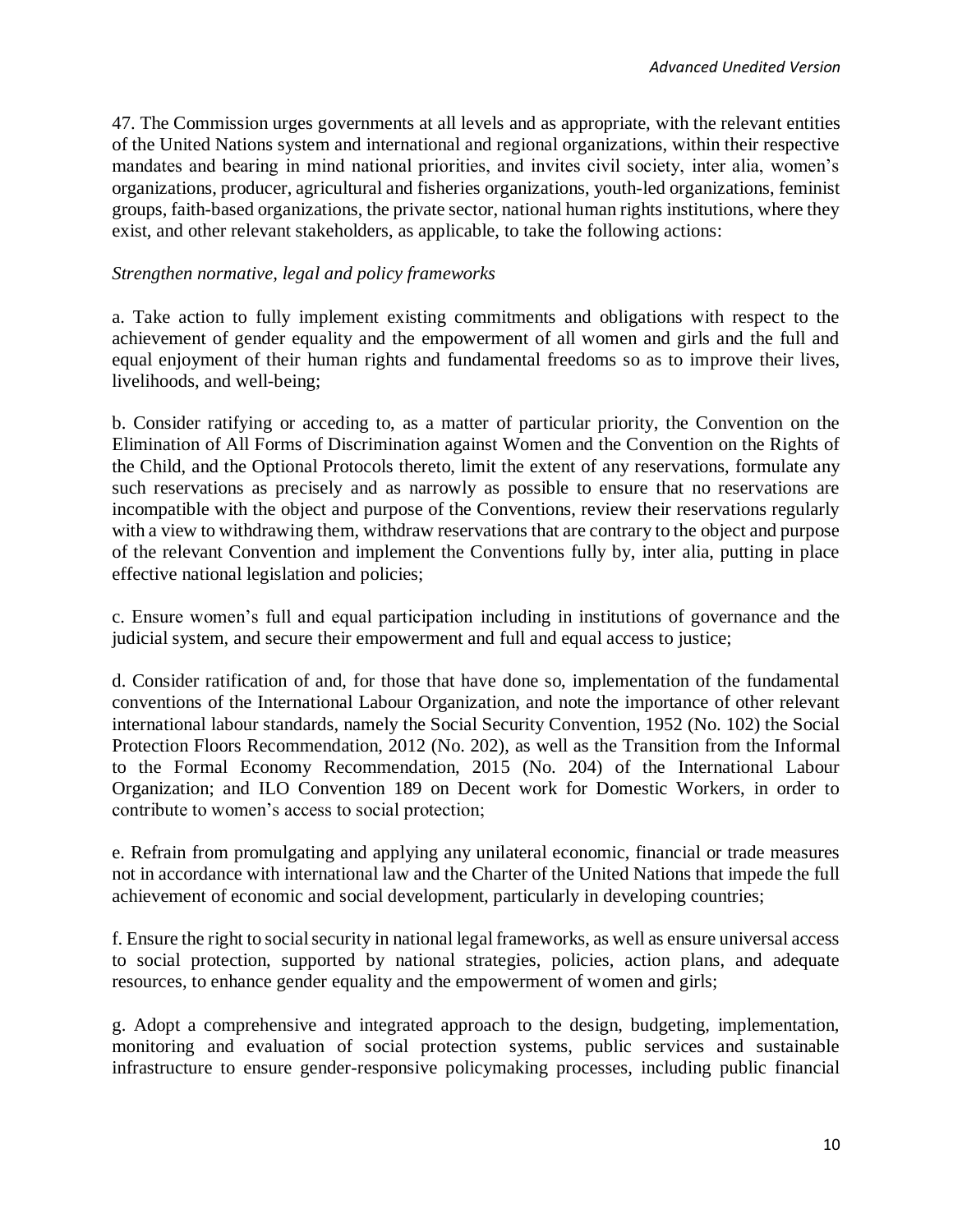management and public procurement processes are designed to realize gender equality and the empowerment of women and girls;

h. Ensure that social protection, public services and sustainable infrastructure contribute to efforts to eliminate, prevent and respond to all forms of violence against women and girls in public and private spaces, through multisectoral and coordinated approaches to investigate, prosecute and punish the perpetrators of violence against women and girls and end impunity, and to provide protection and equal access to appropriate remedies and redress to comprehensive social, health and legal services for all victims and survivors to support their full recovery and reintegration into society including by providing access to psychosocial support and rehabilitation, access to affordable housing and employment, and bearing in mind the importance of all women and girls living free from violence, such as sexual and gender-based violence, including sexual harassment, domestic violence, gender-related killings, including femicide, as well as elder abuse; address the structural and underlying causes of violence against women and girls through enhanced prevention measures, research and strengthened coordination, monitoring and evaluation, by, inter alia, encouraging awareness-raising activities, including through publicizing the societal and economic costs of violence, and work with local communities;

i. Eliminate harmful practices, such as female genital mutilation and child, early and forced marriage, which may have long-term effects on girls' and women's lives, health and bodies, including increased vulnerability to violence and sexually transmitted diseases and which continue to persist in all regions of the world despite the increase in national, regional and international efforts, including by empowering all women and girls, working with local communities to combat negative social norms that condone such practices and empowering parents and communities to abandon such practices, by confronting family poverty and social exclusion, and ensuring that girls and women at risk or affected by these practices have access to social protection and public services, including education and health care;

j. Devise, strengthen and implement comprehensive anti-trafficking strategies that integrate a human rights and sustainable development perspective, and enforce, as appropriate, legal frameworks, in a gender- and age-sensitive manner to combat and eliminate all forms of trafficking in persons, raise public awareness of the issue of trafficking in persons, in particular women and girls; take measures to reduce the vulnerability of women and girls to modern slavery and sexual exploitation, provide access, as applicable to protection and reintegration assistance to victims of trafficking in persons; strengthen cooperation among all relevant actors to identify and disrupt illicit financial flows stemming from trafficking in women and girls, while also recognizing the need to protect the confidentiality of personal data of victims; and enhance international cooperation, information sharing, legislative and other measures, to counter the demand that fosters all forms of exploitation of persons, especially women and girls;

k. Take all appropriate measures to recognize, reduce and redistribute women's and girls' disproportionate share of unpaid care and domestic work by promoting the reconciliation of work and family life, equal sharing of responsibilities between women and men, and men's equitable sharing of responsibilities with respect to care and household work, including as fathers and caregivers, through flexibility in working arrangements without reductions in labour and social protections, support for breastfeeding mothers, the provision of infrastructure, technology and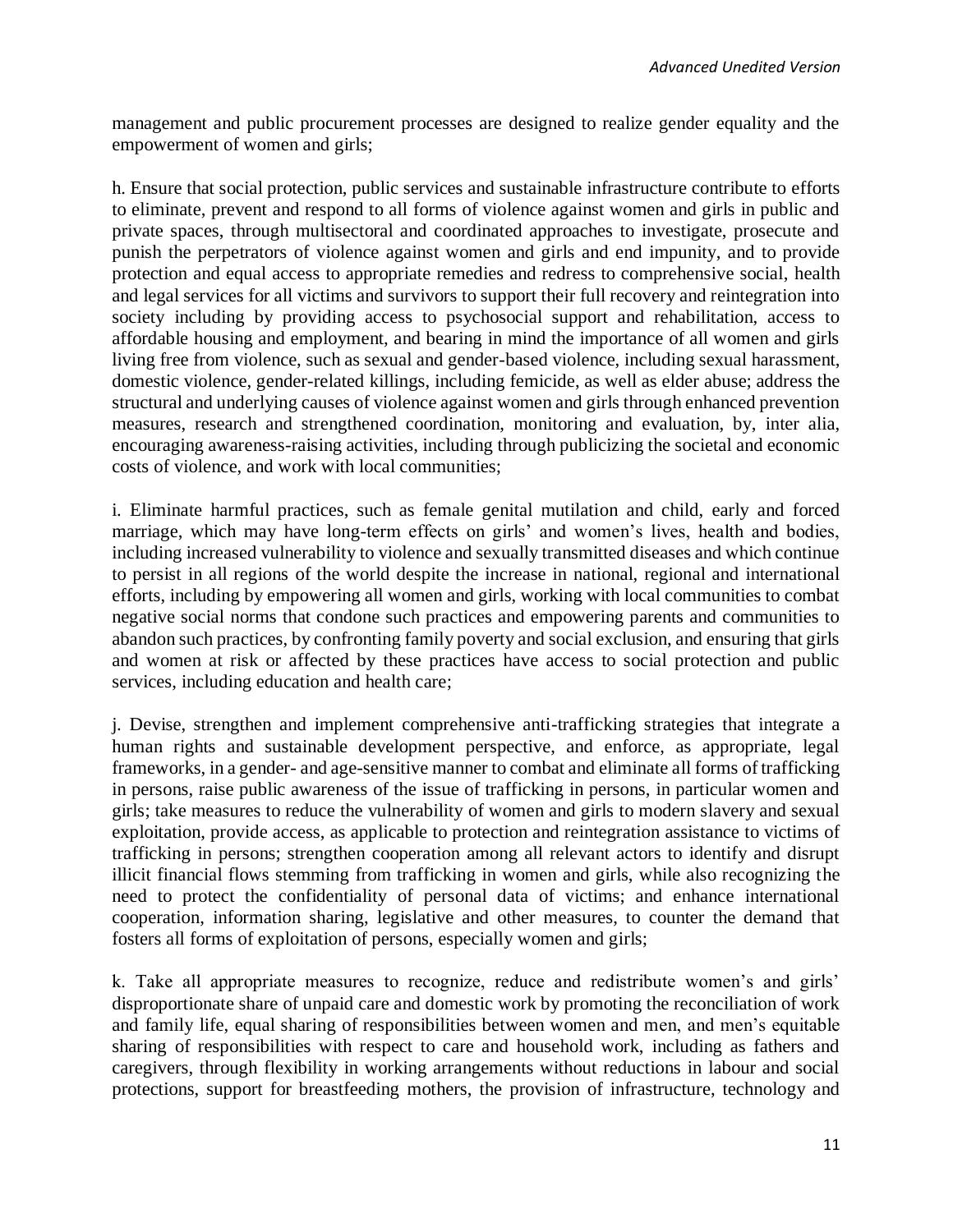public services, such as water and sanitation, renewable energy, transport and information and communications technology, and the implementation and promotion of legislation and policies such as maternity, paternity, parental and other leave schemes, as well as accessible, affordable and quality social services, including child care and care facilities for children and other dependents and take steps to measure the value of this work in order to determine its contribution to the national economy, and challenge gender stereotypes and negative social norms in order to create an enabling environment for women's empowerment;

l. Ensure access to social protection for unpaid caregivers of all ages, including coverage for health care and pensions, and in this regard strengthen social protection schemes that promote, as appropriate, the economic, social and legal recognition of unpaid care and domestic work, and allow such work to be valued within contributory schemes;

m. Invest in and strengthen family-oriented policies and programmes that are responsive to the diverse, specific and changing needs of women and girls and their family, as well as address the imbalances, risks and barriers that they face in enjoying their rights and protect all family members against any form of violence, ensure that adequate measures are in place to protect and support women, including in cases of widowhood, such as access to the full range of social services and access to justice, as those policies and programmes are important tools for, inter alia, fighting poverty, social exclusion and inequality, promoting work-family balance and gender equality and the empowerment of all women and girls and advancing social integration and intergenerational solidarity;

n. Fully engage men and boys as agents and beneficiaries of change, and as strategic partners and allies in promoting women's and girls' access to social protection systems, public services and sustainable infrastructure; eliminating all forms of violence and discrimination against them, in both public and private spheres, by understanding and addressing the root causes of gender inequality, such as unequal power relations, gender stereotypes and practices that perpetuate discrimination against women and girls; designing and implementing national policies and programmes that address the roles and responsibilities of men and boys, including the equal sharing of responsibilities between women and men in care and domestic work; ensuring the enforcement of child support laws; and transforming, with the aim of eliminating, negative social norms that condone violence against women and girls and attitudes by which women and girls are regarded as subordinate to men and boys;

o. Integrate a gender perspective into the design, implementation and evaluation of and follow-up to development policies, plans and programmes, including budget policies, where lacking, on social protection, public services and sustainable infrastructure, ensuring coordination between line ministries, gender policymakers, gender equality mechanisms and other relevant government organizations and institutions with gender expertise, and appropriate collaboration with the private sector, non-governmental and civil society organizations and national human rights institutions, where they exist, paying increased attention to the needs of women and girls to ensure that they benefit from policies and programmes adopted in all spheres;

p. Guarantee the universal registration of births and ensure the timely registration of all marriages, including by removing physical, administrative, procedural and other barriers that impede access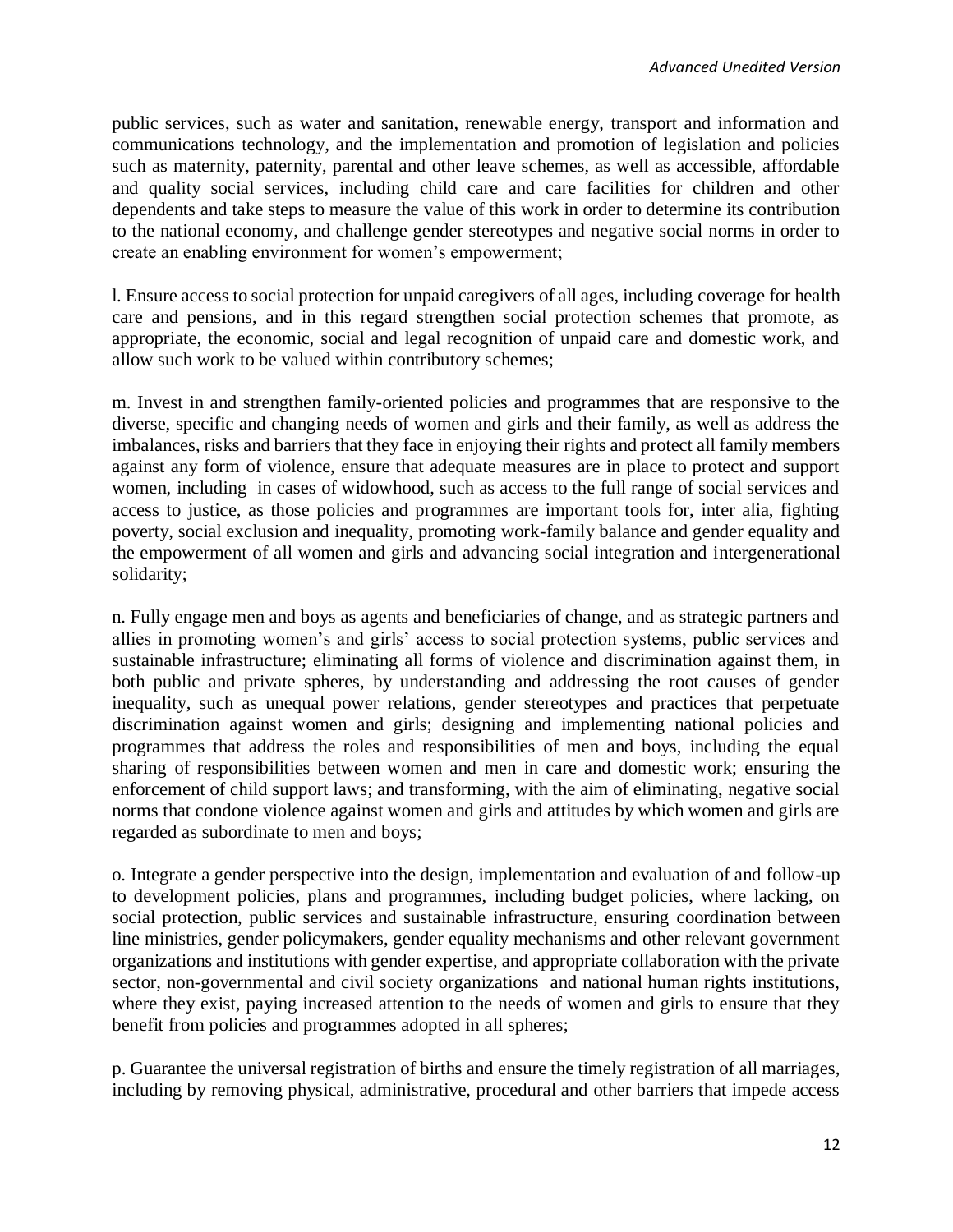to registration and by providing, where lacking, mechanisms for the registration of births and marriages, including customary and religious marriages, bearing in mind the vital importance of birth registration for the realization of the rights of individuals including the right to social security as well as access to public services;

q. Strengthen the capacity of national mechanisms for the promotion of gender equality and the empowerment of women and girls, at all levels, with sustainable and adequate funding, including through official development assistance, to support the mainstreaming of a gender perspective into the design, delivery and evaluation of social protection, public services and sustainable infrastructure, enhancing their linkages and implementing these three focus areas;

r. Eliminate all forms of discrimination against all women and girls and implement targeted measures to address, inter alia, multiple and intersecting forms of discrimination and ensure that all women and girls enjoy equal access, both in law and in practice, to social protection, public services and sustainable infrastructure, which can, among others, contribute to the eradication of poverty in all its forms and dimensions, including extreme poverty and, in particular, the feminization of poverty, and to the reduction of inequalities through the adoption, where needed, of laws and comprehensive policy measures and their effective and accelerated implementation and monitoring, ensuring women's and girls' access to justice and accountability for violations of their human rights; ensure that the provisions of multiple legal systems, where they exist, comply with international human rights obligations;

s. Promote and protect the rights of indigenous women and girls living in rural and remote areas by addressing the multiple and intersecting forms of discrimination and barriers they face, including violence, ensuring access to quality and inclusive education, health care, public services, economic resources, including land and natural resources, and women's access to decent work, and promoting their meaningful participation in the economy and in decision-making processes at all levels and in all areas, while respecting and protecting their traditional and ancestral knowledge, recognizing that indigenous women and girls living in rural and remote areas, regardless of age, often face violence and higher rates of poverty, limited access to health care services, information and communication technologies (ICT), infrastructure, financial services, education and employment, while also recognizing their cultural, social, economic, political and environmental contributions, including to climate change mitigation and adaptation;

t. Promote and protect the rights of women and girls with disabilities, who face multiple and intersecting forms of discrimination, including by ensuring access, on an equal basis with others, to economic and financial resources and disability-inclusive and accessible social infrastructure, transportation, justice mechanisms and services, in particular in relation to health and education and productive employment and decent work for women with disabilities, as well as by ensuring that the priorities and rights of women and girls with disabilities are fully incorporated into policies and programmes, and that they are closely consulted and actively involved in decision-making processes;

u. Adopt national gender-responsive migration policies and legislation, in line with relevant obligations under international law, to protect the human rights of all migrant women and girls,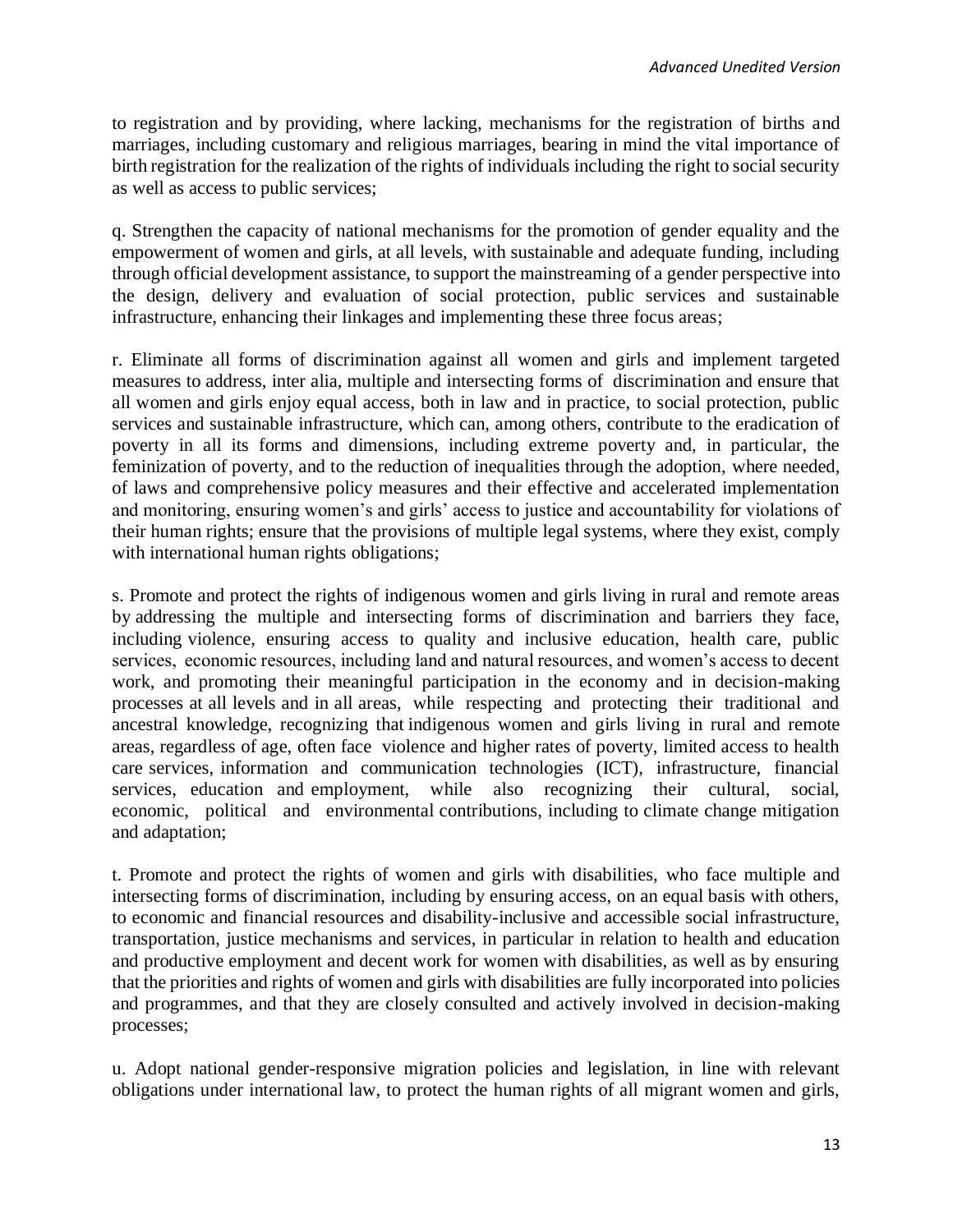regardless of migration status; to recognize the skills and education of women migrant workers to promote their economic empowerment in all sectors and, as appropriate, facilitate their productive employment, decent work and integration into the labour force, including in the fields of education and science and technology; recognize the importance of protecting labour rights and a safe environment for women migrant workers and those in precarious employment including preventing and addressing abuse and exploitation, protecting women migrant workers in all sectors and promoting labour mobility; provide newly arrived migrant women with targeted, genderresponsive, child-sensitive, accessible and comprehensive information and legal guidance on their rights and obligations, including on compliance with national and local laws, obtaining of work and resident permits, status adjustments, registration with authorities, access to justice to file complaints about rights violations, as well as access to basic services; encourage cooperation among various stakeholders including countries of origin, transit and destination in ensuring that migrant women and girls have adequate identification and the provision of relevant documents to facilitate access to social protection mechanisms; and facilitate the sustainable reintegration of returning migrant women and girls by providing them with equal access to social protection and services;

v. Take measures to adopt or develop legislations and policies that provide rural women's access to land and support women's cooperatives and agricultural programmes, including for subsistence agriculture and fisheries, in order to contribute to school feeding programmes as a pull factor to keep children, in particular girl children, in school, noting that school meals and take-home rations attract and retain children in schools and recognizing that school feeding is an incentive to enhance enrolment and reduce absenteeism, especially for girls;

w. Strengthen efforts to achieve universal access to HIV and AIDS prevention, treatment, care and support, and provide HIV-sensitive social protection measures, including cash transfers and other multisectoral programmes, as appropriate, to ensure access to health-care, education, housing and employment for all women and girls, living with, at risk of, or affected by HIV and AIDS, including co-infections and other sexually transmitted infections; address their specific needs and concerns without stigma or discrimination, and promote the active and meaningful participation, contribution and leadership of women and girls living with HIV and AIDS in HIV and AIDS responses;

x. Promote the effective and meaningful participation of older women, where relevant, in the design and implementation of normative and political frameworks related to social security and social protection systems, public services and infrastructure that benefit them;

y. Promote access to social protection, public services and sustainable infrastructure and mainstream a gender perspective when designing and monitoring public policies, and, taking into account the specific needs and realities of women and girls of African descent and bearing in mind the Programme of activities for the implementation of the International Decade for People of African Descent;

z. Ensure that women and girls belonging to national or ethnic, religious and linguistic minorities have equal and non-discriminatory access to social protection systems, public services and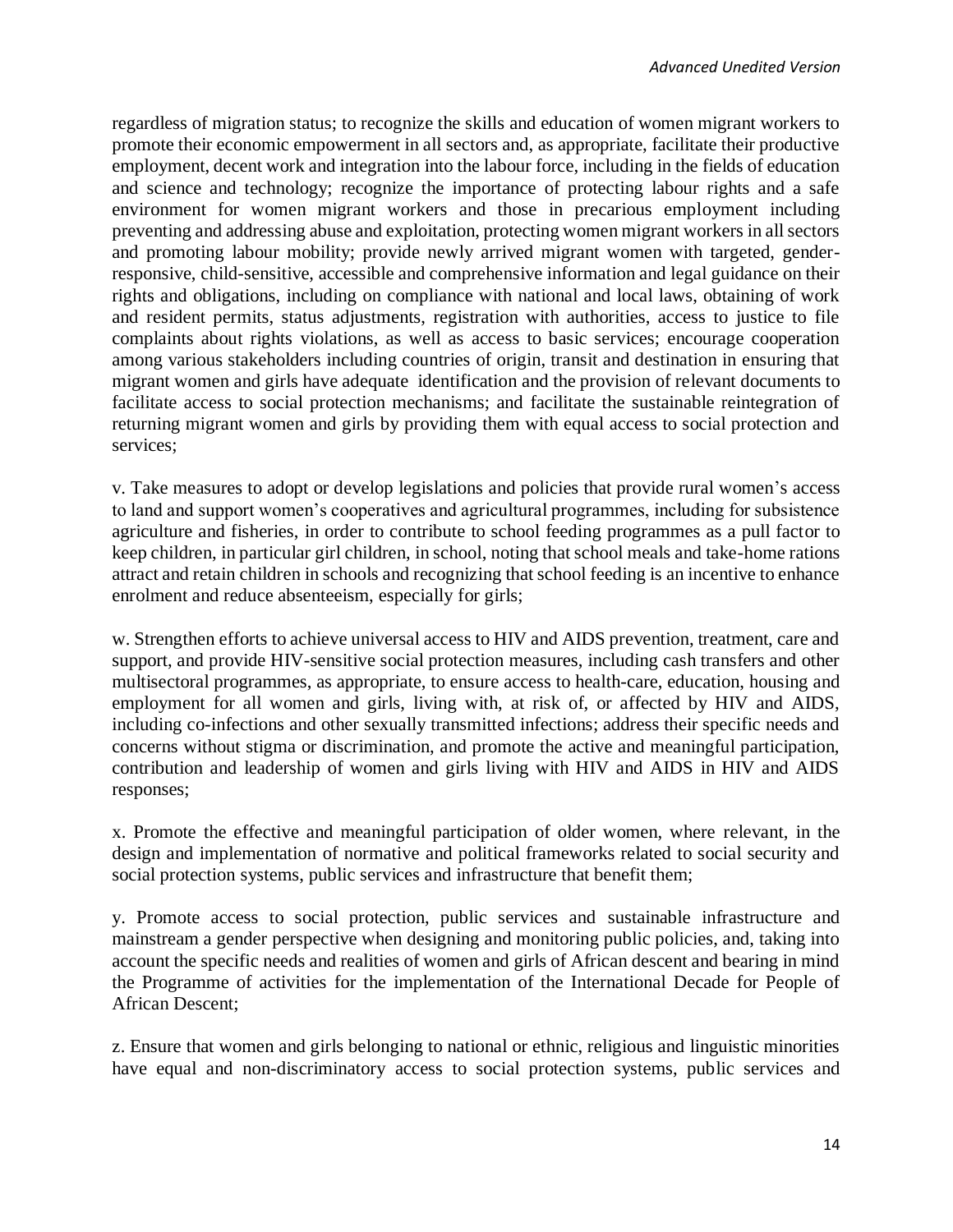sustainable infrastructure, including quality education, and take steps to provide affordable child care and affordable transportation to and from work;

aa. Eliminate occupational segregation by addressing structural barriers, gender stereotypes and negative social norms, promoting women's equal access to and participation in labour markets and in education and training, supporting women so as to diversify their educational and occupational choices in emerging fields and growing economic sectors, such as science, technology, engineering and mathematics and information and communications technology, recognizing the value of sectors that have large numbers of women workers;

bb. Enact or strengthen and enforce laws and regulations that uphold the principle of equal pay for equal work or work of equal value in the public and private sectors as a critical measure to eliminate the gender pay gap, provide in this regard effective means of redress and access to justice in cases of non-compliance and promote the implementation of equal pay policies through, for example, social dialogue, collective bargaining, job evaluations, awareness-raising campaigns, pay transparency and gender pay audits, as well as certification and review of pay practices and increased availability of data and analysis on the gender pay gap;

cc. Provide social protection systems, public services and sustainable infrastructure that support the productivity and economic viability of women's work and protect women, especially those working in the informal economy, in rural and urban areas, while supporting their transition from the informal to the formal economy to ensure an adequate standard of living and take measures to address unsafe and unhealthy working conditions in the informal economy by promoting occupational safety and health protection for workers in the informal economy;

dd. Take measures to facilitate the financial inclusion and financial literacy of women and their equal access to formal financial services, including timely and affordable credit, loans, savings, insurance, and remittance transfer schemes; integrate a gender perspective into finance sector policy and regulations, in accordance with national priorities and legislation, encourage financial institutions, such as commercial banks, development banks, agricultural banks, microfinance institutions, mobile network operators, agent networks, cooperatives, postal banks and savings banks, to provide access to financial products, services and information to women, and encourage the use of innovative tools and platforms, including online and mobile banking;

#### *Strengthen women's and girls' access to social protection*

ee. Encourage and recognize the efforts at all levels to establish and strengthen social protection systems and measures, including national safety nets and programmes for all women and girls, such as food and cash-for-work, cash transfer and voucher programmes, school feeding programmes and mother-and-child nutrition programmes, and increase investment, capacitybuilding and systems development;

ff. Improve the design, implementation and evaluation of social protection systems and nationally appropriate measures based on context-specific assessment of risks and vulnerabilities for all women and girls;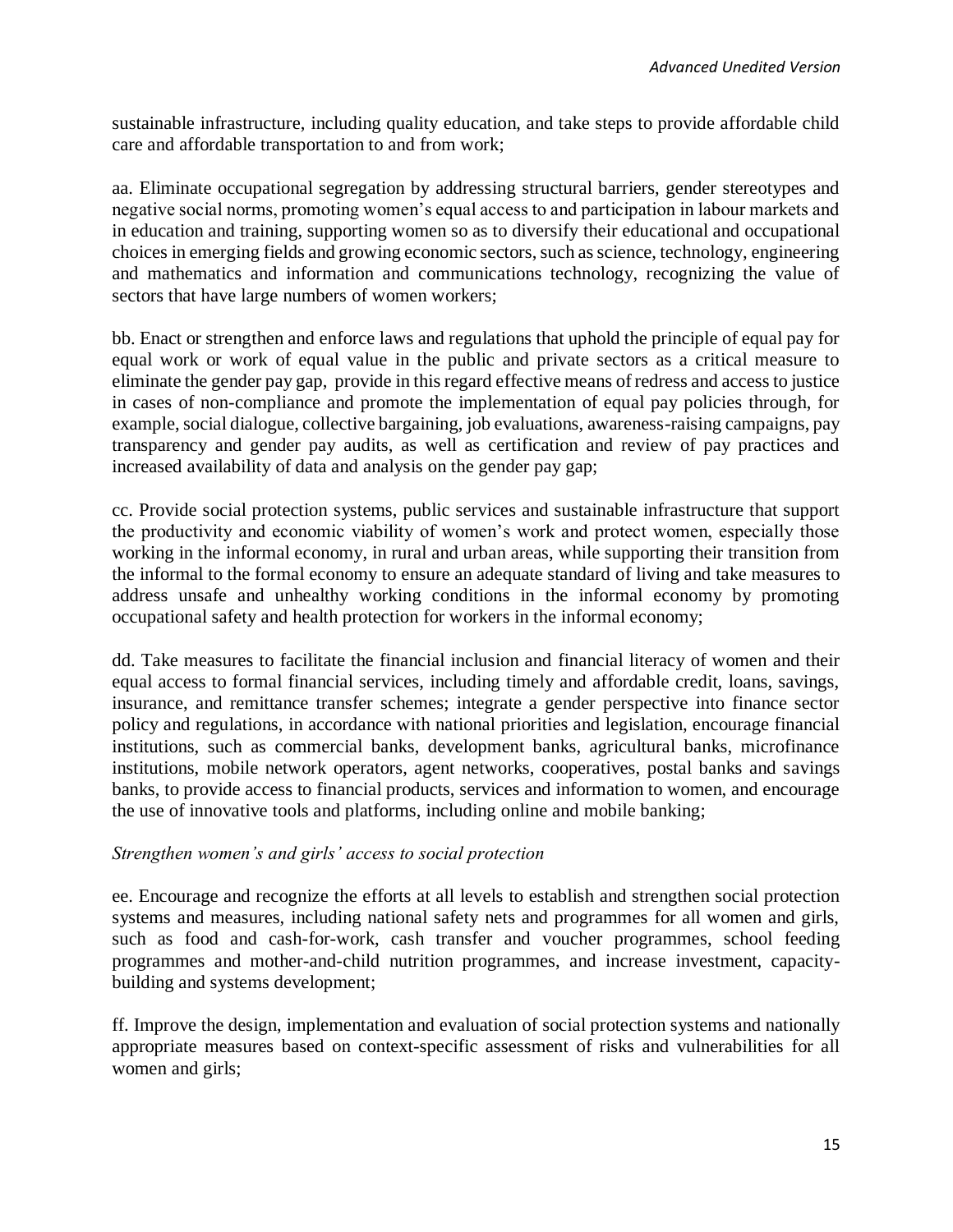gg. Work towards establishing or strengthening inclusive and gender-responsive social protection systems, including floors, to ensure full access to social protection for all without discrimination of any kind, and take measures to progressively achieve higher levels of protection, including facilitating the transition from informal to formal work;

hh. Ensure that social protection measures are effectively incorporated into humanitarian response in the context of natural disasters, armed conflict and post-conflict situations, and other emergencies, while strengthening gender-responsive programming and planning; and recognize the important role social protection systems can play in disaster risk management strategies in building the resilience of communities and individuals and helping them cope with shocks, including those related to climate change, including through the transition of short-term emergency response programmes into long-term social protection systems;

ii. Implement nutrition policies and provide integrated food and nutritional support and services, with special attention to women, girls, infants and young children; ensure their access at all times to sufficient, safe and nutritious food to meet their dietary needs and food requirements for an active and healthy life; and support adequate care and optimal feeding practices, especially during pregnancy, lactation and infancy when the nutritional requirements are increased, including promoting exclusive breastfeeding up to six months with adequate complementary feeding thereafter, therefore contributing to women's full and equal access to social protection and resources;

jj. Promote legal, administrative and policy measures that strengthen unemployment protection schemes and ensure women's full and equal access to pensions, including access to income security for older women, through contributory and/or non-contributory schemes that are independent of their employment trajectories, and reduce gender gaps in coverage and benefit levels;

kk. Assist migrant workers at all skills levels to have access to social protection in countries of destination and profit from the portability of applicable social security entitlements and earned benefits in their countries of origin or when they decide to take up work in another country;

ll. Guarantee access to maternity protection, and promote, inter alia, paid maternity, paternity and parental leave and adequate social security benefits for both women and men, taking appropriate steps to ensure they are not discriminated against when availing themselves of such benefits and promoting men's awareness and incentivizing their use of such opportunities, as a means of enabling women to increase their participation in the labour market; recognize the social significance of maternity, paternity, motherhood, fatherhood and the shared responsibility of parents in the upbringing of children; and provide appropriate assistance to parents and legal guardians in the performance of their child-rearing responsibilities through the development of universal and affordable services and facilities for the care of children, including breastfeeding facilities in the workplace;

mm. Assess the need for and promote the revision of conditionalities, where they exist, related to cash transfer programmes inter alia to avoid reinforcing gender stereotypes and exacerbating women's unpaid work; ensure that they are adequate, proportional and non-discriminatory and that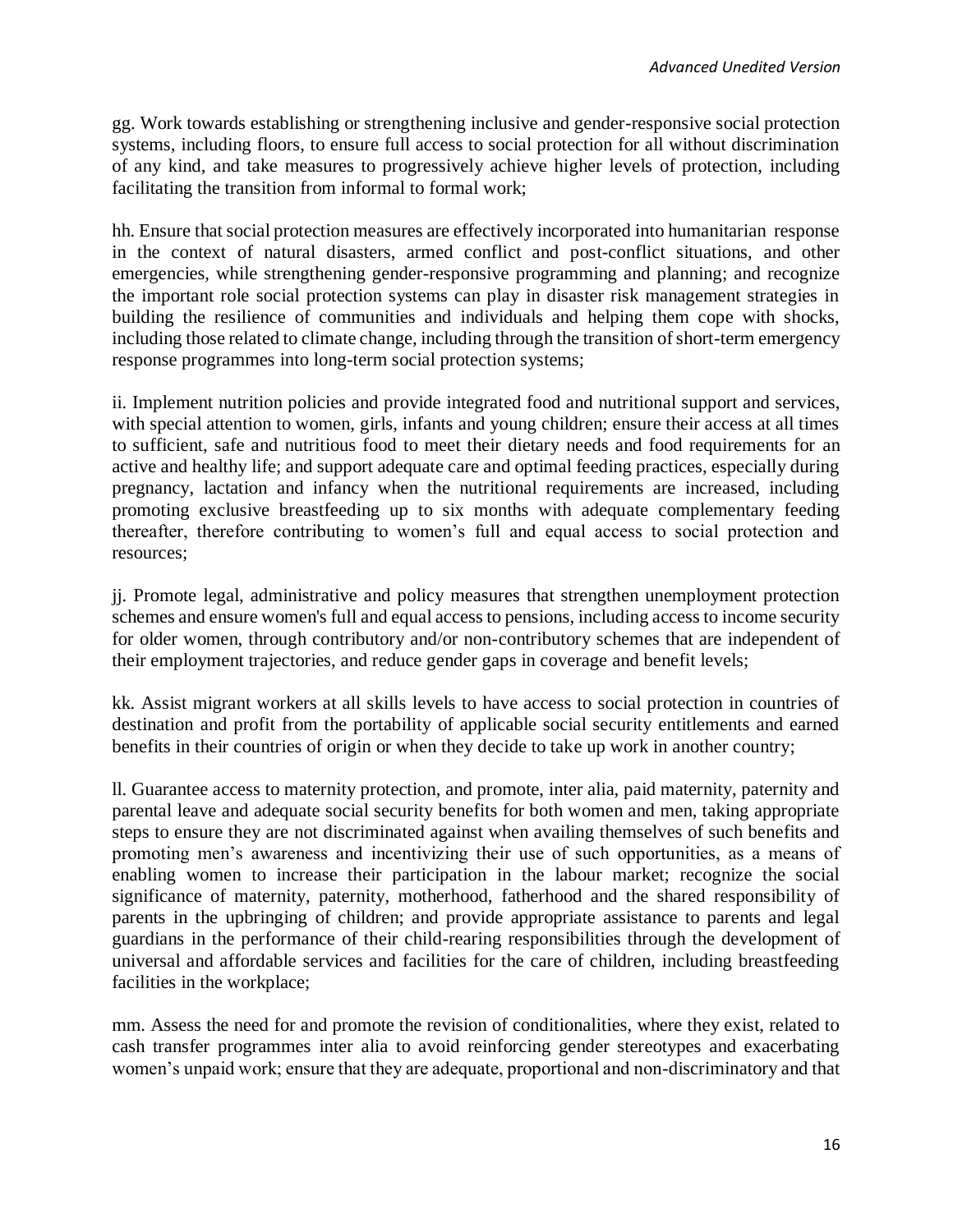non-compliance does not lead to punitive measures that exclude women and girls who are marginalized or in vulnerable situations;

#### *Strengthen access to public services for women and girls*

nn. Ensure that quality public services are available, affordable, accessible and acceptable to all women and girls, including in situations of natural disasters and other humanitarian emergencies, displacement and armed conflict and post-conflict situations;

oo. Prioritize investments that contribute to the equal sharing of responsibilities between women and men, including through accessible and affordable child care and other support services; extend the coverage and ensure equitable, inclusive, quality, accessible and affordable early childhood education and care services and facilities; and increase the availability of after school services for children and adolescents;

pp. Identify and remove barriers that constrain women's and girls' access to public services, such as geographic, legal and institutional barriers, including in rural and remote areas, in order to guarantee their access to these services on a regular basis and during emergencies;

qq. Take concrete measures to realize the right to the enjoyment of the highest attainable standards of physical and mental health for all women and girls; as well as ensuring availability, accessibility, acceptability and quality health-care services to address all communicable and non-communicable diseases including through universally accessible primary health care and support services and social protection mechanisms;

rr. Accelerate progress towards the goal of universal health coverage for all women and girls that comprises universal and equitable access to affordable quality essential, effective health-care services and medicines for all, while ensuring that the use of such services and medicines does not expose the users to financial hardship;

ss. Ensure and increase financial investments in affordable and accessible quality public healthcare systems and facilities for all women and girls with safe, effective, quality, essential and affordable medicines and vaccines for all and health technologies, the systematic utilization of new technologies, and integrated health information systems, including through community outreach, private sector engagement, the support of the international community;

tt. Increase investments in a more effective, socially accountable, motivated, appropriately equipped and well trained health workforce with ongoing education and training; and address the shortage and inequitable distribution of health-care workers by promoting decent work with adequate remuneration and incentives to secure the presence of qualified health-care professionals in rural and remote areas, including by utilising digital technologies for health care providers and patients, enabling safe working environments and conditions, and expanding community-based health education and training;

uu. Ensure universal access to sexual and reproductive health and reproductive rights in accordance with the Programme of Action of the International Conference on Population and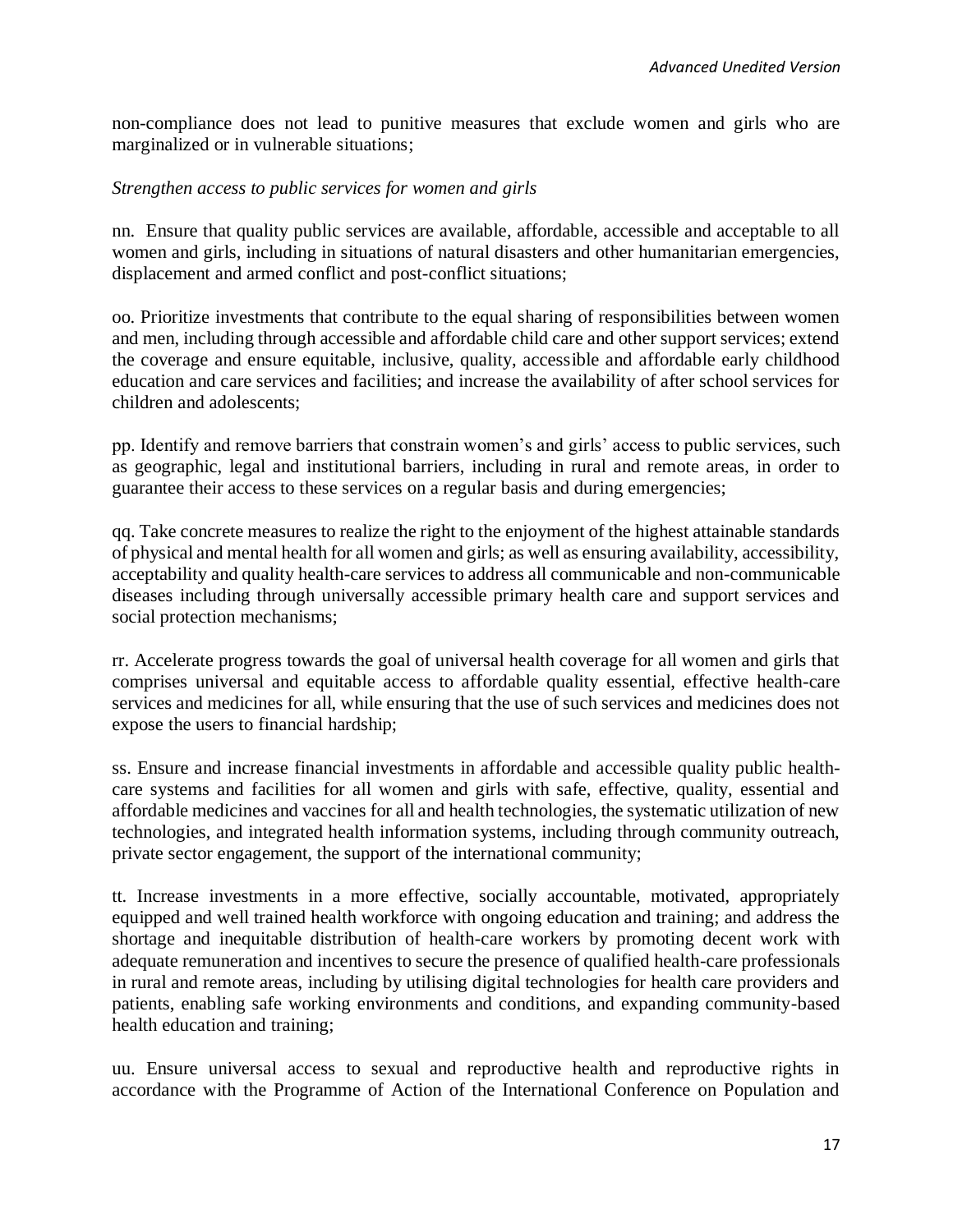Development and the Beijing Platform for Action and the outcome documents of their review conferences, including universal access to sexual and reproductive health-care services, including for family planning, information and education, and the integration of reproductive health into national strategies and programmes, and recognizing that the human rights of women include their right to have control over and decide freely and responsibly on all matters related to their sexuality, including sexual and reproductive health, free of coercion, discrimination and violence, as a contribution to the achievement of gender equality and the empowerment of women and the realization of their human rights;

vv. Take measures to reduce maternal, neonatal, infant and child mortality and morbidity, and increase access to quality health care before, during and after pregnancy and childbirth to all women through interventions such as improving transportation and healthcare infrastructure to ensure that women can access emergency obstetric services and training and equipping community health workers, nurses and midwives, to provide basic prenatal and postnatal care and emergency obstetric care, inter alia, by providing voluntary, informed family planning and empowering women to identify risk factors and complications of pregnancy and childbirth and facilitate their access to health facilities;

ww. Promote and respect women's and girls' right to education throughout the life cycle and at all levels, especially for those who have been left furthest behind and address gender disparities, including by investing in public education systems and infrastructure, eliminating discriminatory laws and practices, providing universal access to inclusive, equal and non-discriminatory quality education, including free and compulsory primary and secondary education, promoting lifelong learning opportunities for all, eliminating female illiteracy and promoting financial and digital literacy, ensuring that women and girls have equal access to career development, training, scholarships and fellowships, adopting positive action to build women's and girls' leadership skills and influence, and supporting women and girls to diversify their educational and occupational choices in emerging fields, such as science, technology, engineering and mathematics and information and communications technology; strive to ensure the completion of early childhood, primary and secondary education and expand vocational and technical education for all women and girls, and foster, as appropriate, intercultural and multilingual education for all; and address negative social norms and gender stereotypes in education systems, including in curricula and teaching methodologies, that devalue girls' education and prevent women and girls from having access to, completing and continuing their education;

xx. Ensure that pregnant adolescents and young mothers, as well as single mothers, can continue and complete their education, and in this regard, design, implement and, where applicable, revise educational policies to allow them to remain in and return to school, providing them with access to health care and social services and support, including childcare and breastfeeding facilities and crèches, and to education programmes with accessible locations, flexible schedules and distance education, including e-learning, and bearing in mind the important role and responsibilities of, and challenges faced by, fathers, including young fathers, in this regard;

yy. Continue to develop and strengthen appropriate policies, strategies and programmes to enhance the employability of women, including young women, and their access to better remunerated employment options through formal and non-formal education, educational curriculum and skills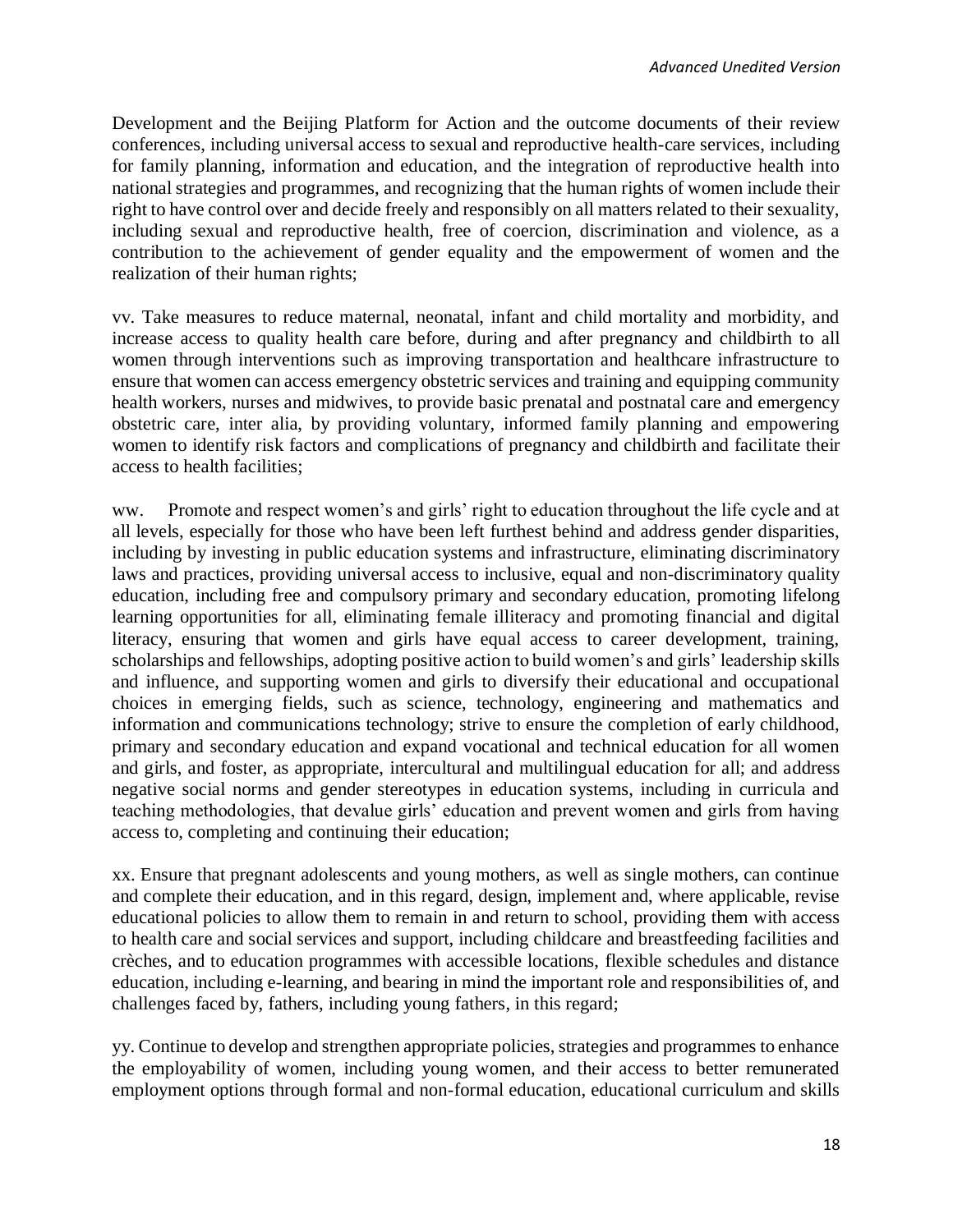development and vocational training, lifelong learning and retraining and long-distance education; facilitate women's access to and opportunities in emerging fields such as science, technology, engineering and mathematics, information and communications technology by expanding the scope of education and training, particularly in developing countries; and technical development, and enhance women's and, as appropriate, girls' participation as users, content creators, employees, entrepreneurs, innovators and leaders;

zz. Develop policies and programmes with the support, where appropriate, of international organizations, civil society and non-governmental organizations, giving priority to formal, informal and non-formal education programmes, including scientifically accurate and ageappropriate comprehensive education that is relevant to cultural contexts, that provides adolescent girls and boys and young women and men in and out of school, consistent with their evolving capacities, and with appropriate direction and guidance from parents and legal guardians, with the best interests of the child as their basic concern, information on sexual and reproductive health and HIV prevention, gender equality and women's empowerment, human rights, physical, psychological and pubertal development and power in relationships between women and men, to enable them to build self-esteem and foster informed decision-making, communication and riskreduction skills and to develop respectful relationships, in full partnership with young persons, parents, legal guardians, caregivers, educators and health-care providers, in order to, inter alia, enable them to protect themselves from HIV infection and other risks;

aaa. Create opportunities, improve employment standards and promote conditions of decent work, security, social protection and decent remuneration for front-line women workers in the delivery of public services, such as health care and education which are traditionally undervalued sectors with a majority of female workers, and ensure their access to positions of decision-making and leadership;

# *Make infrastructure work for women and girls*

bbb. Develop and adopt gender-responsive strategies on mitigation and adaptation to climate change to support the resilience and adaptive capacities of women and girls to respond to and recover from adverse impacts of climate change, including natural disasters and extreme weather events through the provision of essential infrastructure, social protection and public services that are sustainable as well as appropriate financing technology, humanitarian assistance, forecast and early warning systems and through, inter alia, the promotion of their health and well-being, as well as access to sustainable livelihoods, and the provision of adequate resources while ensuring women's meaningful participation in decision-making, at all levels, on environmental issues, in particular on strategies and policies related to the impacts of climate change, and by ensuring the integration of the specific needs of women and girls into humanitarian responses to natural disasters, into the planning, delivery, implementation and monitoring of disaster risk reduction policies, in particular, urban and rural infrastructure and land-use planning and resettlement and relocation planning during the aftermath of natural disasters, and into sustainable natural resources management; ensure that social protection systems, public services and infrastructure are sustainable through the integration of climate-smart dimensions and tools, including accurate and downscaled climate services developed in participation with the sectors involved, connecting science, policy and practice;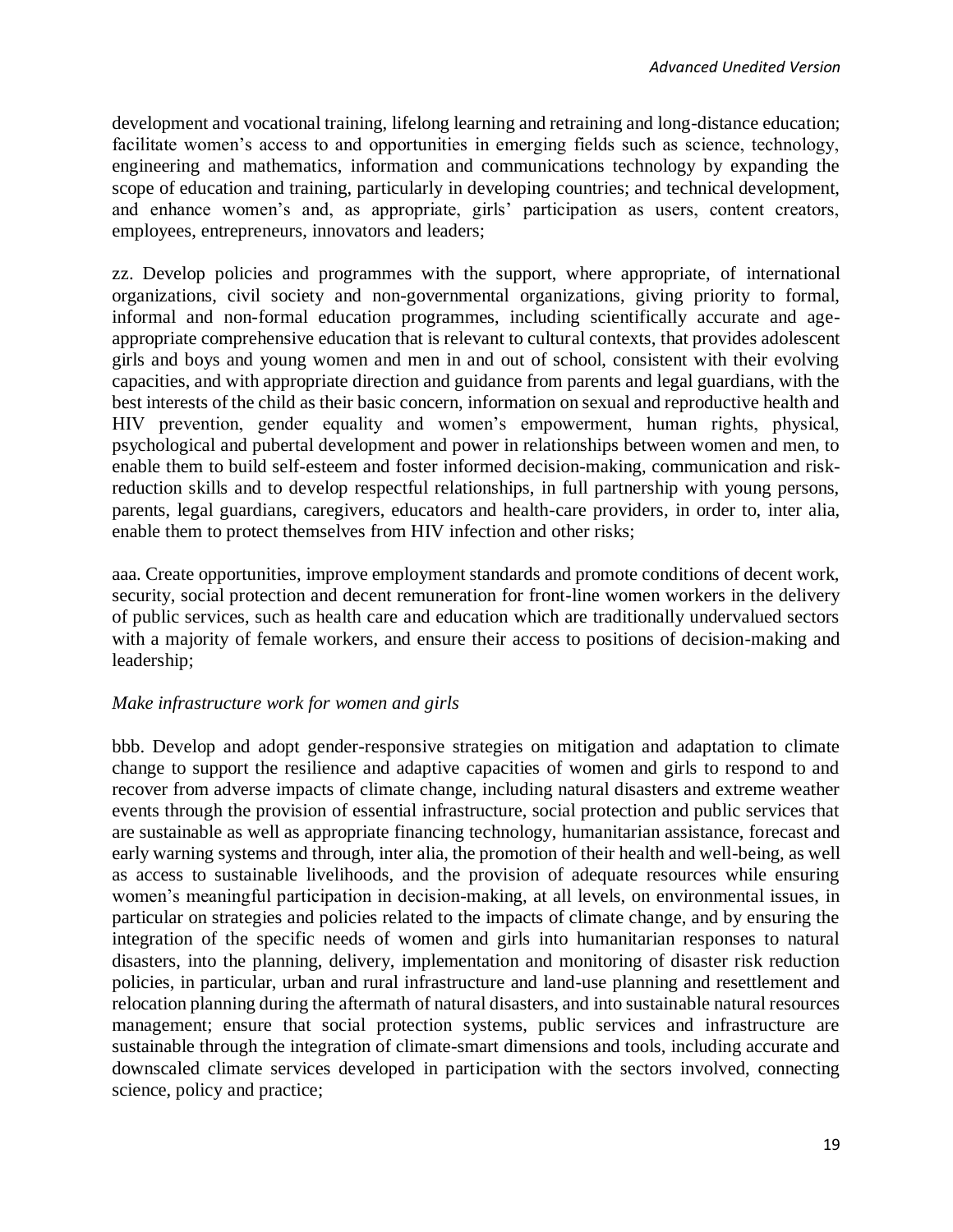ccc. Increase access of women to digital technologies to enhance their productivity and mobility in the labour market; enhance efficiency, accountability and transparency of social protection systems, public services and sustainable infrastructure through enhanced use of information and communications technologies for the benefit of women and girls, including for those hardest to reach; work towards closing digital gender divides and promote equal access to information and communication technologies and internet for women and girls, and explore appropriate ways to address any potential negative impact of new technologies on gender equality; and ensure that programmes, services and infrastructure are adaptable and suited to meet different positive cultural values and technological barriers, including literacy;

ddd. Conduct systematic and transparent assessments of the gender and environmental impacts of infrastructure projects with the full, equal and effective participation of women and girls through social dialogues, thereby promoting the enjoyment of their human rights;

eee. Ensure availability and sustainable management of water as well as access to safe and affordable drinking water and adequate and equitable sanitation and hygiene for all women and girls, as well as for menstrual hygiene management, including for hygiene facilities and services, in homes, schools, temporary shelters for refugees, migrants or people affected by natural disasters, humanitarian emergencies and armed conflicts and post-conflict situations and all other public and private spaces; take measures to reduce the time spent by women and girls on collecting household water; address the negative impact of inadequate, inequitable access to drinking water and sanitation, and energy services on the access of girls to education; and promote women's full, effective and equal participation in decision-making on water and sanitation;

fff. Ensure that every household has access to adequate levels of affordable and reliable electricity through appropriate grid and decentralized off-grid solutions, including from renewable energy sources, that are adequately maintained and support women's and girls' specific livelihood needs;

ggg. Provide targeted support and incentives for women's participation and leadership as users and producers of energy; and strengthen the provision of clean fuel for cooking to curb indoor air pollution which disproportionately affects women and children;

hhh. Integrate a gender perspective into planning and use of public spaces, design and development of smart cities, communities and rural areas and into intelligent mobility planning processes; and promote the mobility and empowerment of women and girls, including those with disabilities and those who are homeless, and promote inclusive societies including through adequate housing and in doing so ensure that public urban, rural and peripheral transport, including land and water transport systems and infrastructure are sustainable, accessible, safe, affordable and genderresponsive, that take into account the different needs of women and men, girls and boys and are adapted to be used by persons with disabilities and older persons;

iii. Promote safe public spaces and improve the security and safety of women and girls through gender-responsive rural and urban planning and infrastructure, including sustainable, safe, accessible and affordable public transportation systems, and prevent and eliminate violence and harassment against women on the journey to and from work, and protect women and girls from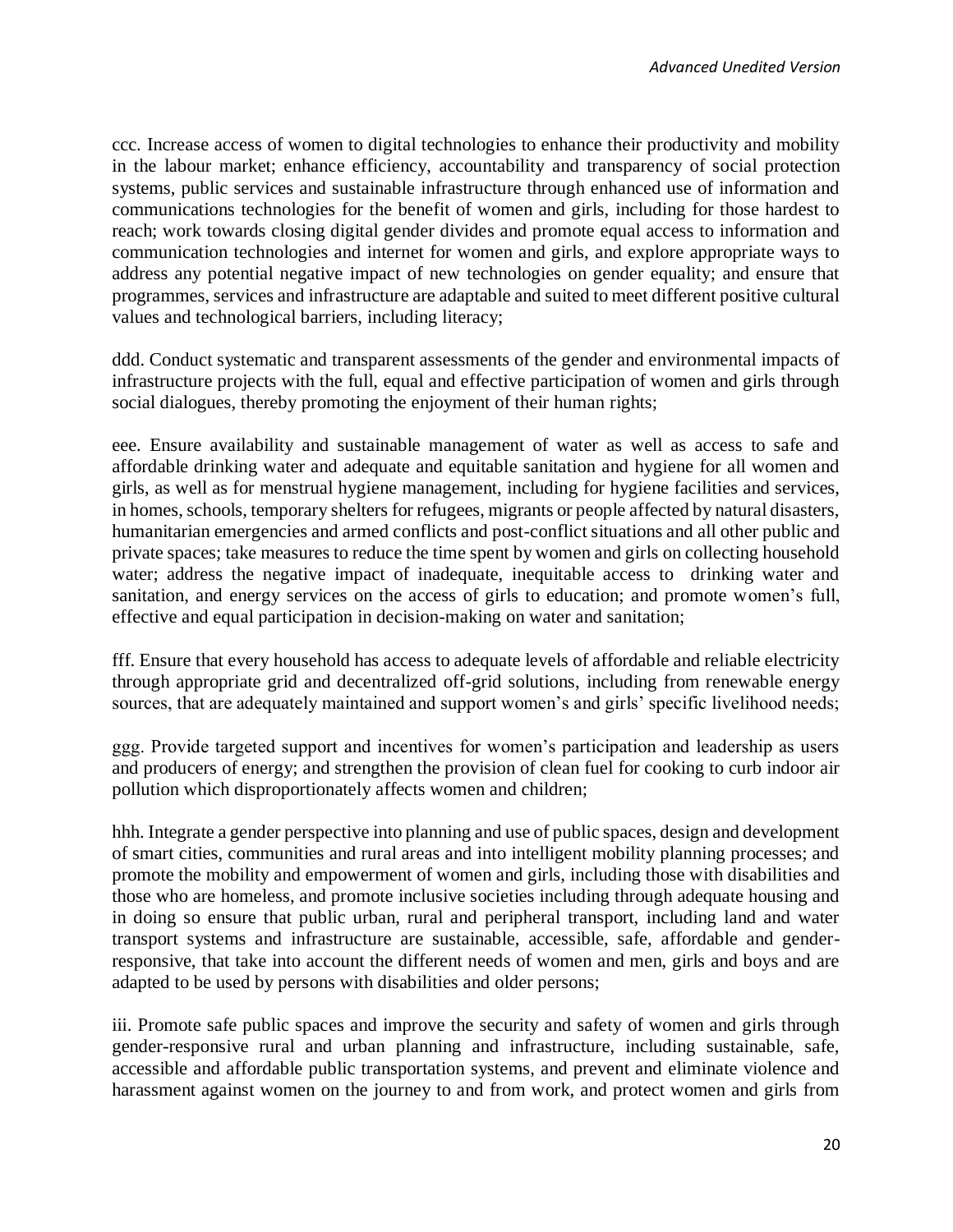being physically threatened or assaulted, including from sexual violence, while collecting household water and fuel, and when accessing sanitation facilities outside their homes or practicing open defecation;

## *Mobilize resources, strengthen women's participation and improve evidence*

jjj. Take steps to significantly increase investment to close resource gaps, for example through the mobilization of financial resources from all sources, including public, private, domestic and international resource mobilization and allocation, including by enhancing revenue administration through modernized, progressive tax systems, improved tax policy, more efficient tax collection and increased priority on gender equality and the empowerment of women in official development assistance (ODA) to build on progress achieved, and to ensure that ODA is used effectively to accelerate the achievement of gender equality and the empowerment of women and girls;

kkk. Take steps in the design, implementation and pursuit of fiscal policies and gender responsivebudgeting to promote gender equality and the empowerment of all women and girls, by, inter alia, optimizing fiscal expenditures to extend social protection coverage, facilitating greater access to social protection and financial and business services, including credit for women, and promoting costing and cost-benefit calculation of the investments needed to ensure access to social protection systems, public services, and sustainable infrastructure, bearing in mind that these policies and budget play a critical role in reducing poverty and inequality and supporting inclusive growth;

lll. Encourage the international community and promote partnerships to support developing countries in their efforts to eradicate poverty in all its forms and dimensions, including extreme poverty, and achieve gender equality and the empowerment of all women and girls, the poor and people in vulnerable situations, with a view to achieving the internationally agreed development goals, improving tax systems, promote access to financial services, enhance productive capacity, entrepreneurship, creativity and innovation, encourage the formalization and growth of micro-, small and medium-sized enterprises, and promote full and productive employment and decent work for all;

mmm. Urge developed countries to fully implement their respective official development assistance commitments, including the commitment made by many developed countries to achieve the target of 0.7 per cent of their gross national income for official development assistance to developing countries and the target of 0.15 to 0.20 per cent of their gross national income for official development assistance to the least developed countries, and encourage developing countries to build on the progress achieved in ensuring that ODA is used effectively to help meet development goals and targets, to help them, inter alia, to promote social protection, public services and sustainable infrastructure for gender equality and the empowerment of all women and girls;

nnn. Strengthen international and regional cooperation, including North-South, South-South and triangular cooperation, bearing in mind that South-South cooperation is not a substitute for, but rather a complement to, North-South cooperation, and invite all States to enhance South-South and triangular cooperation focusing on shared development priorities, with the involvement of all relevant stakeholders in government, civil society and the private sector, while noting that national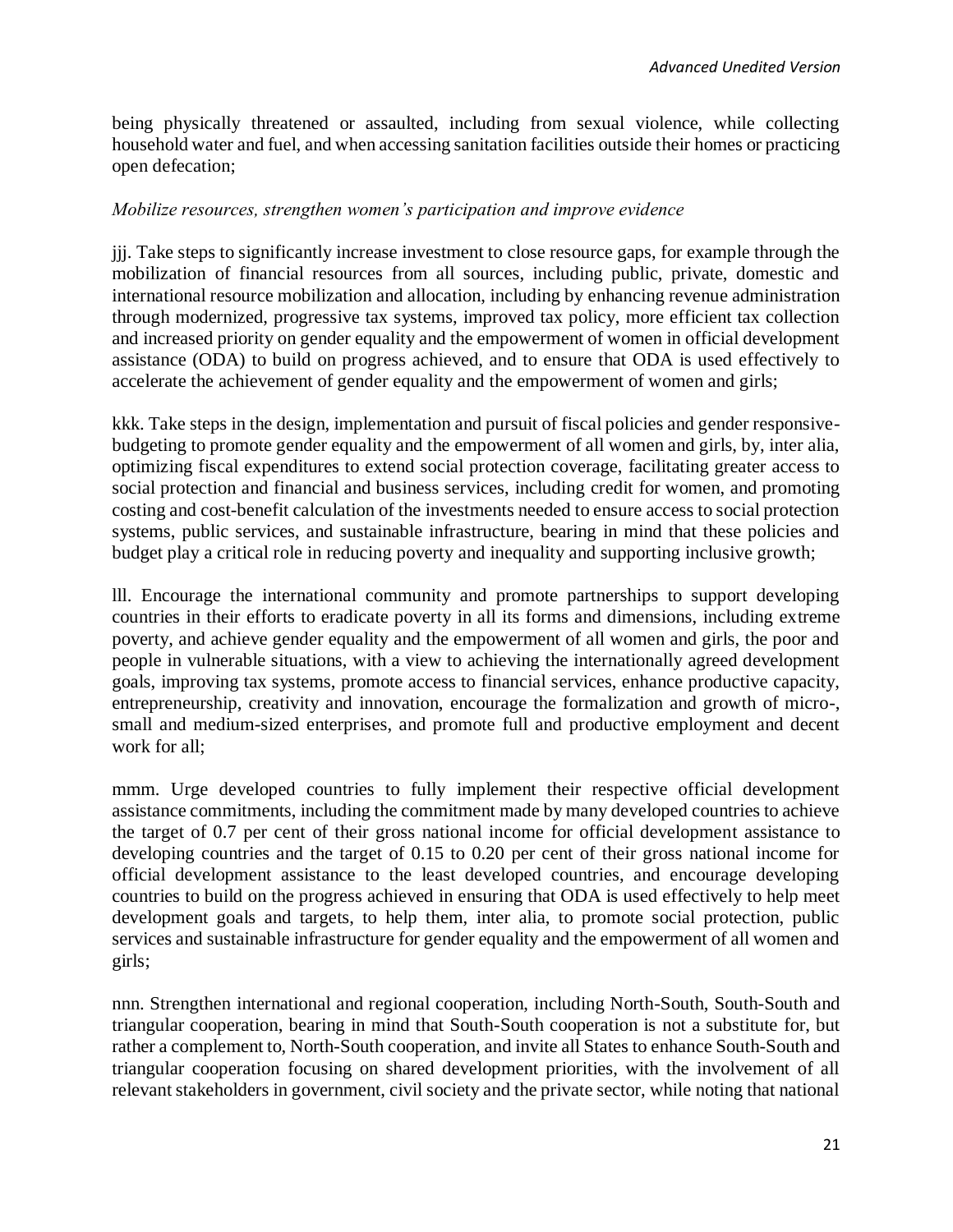ownership and leadership in this regard are indispensable for the achievement of gender equality and the empowerment of women and girls and to improve their lives and well-being;

ooo. Support the important role of civil society actors in promoting and protecting the human rights and fundamental freedoms of all women; take steps to protect such actors, including women human rights defenders, and to integrate a gender perspective into creating a safe and enabling environment for the defence of human rights and to prevent violations and abuses against them in rural areas, inter alia, threats, harassment and violence, in particular on issues relating to labour rights, the environment, land and natural resources; and combat impunity by taking steps to ensure that violations or abuses are promptly and impartially investigated and that those responsible are held accountable;

ppp. Ensure equal opportunities for women and girls in cultural, recreational and sport activities in all areas, including administration, management and participation in physical activities and sports at the national, regional and international levels, such as access, coaching, training, competition, remuneration and prizes;

qqq. Consider evaluating the costs and benefits of private sector participation in social protection systems, public service delivery and infrastructure development;

rrr. Create and strengthen gender-responsive accountability mechanisms, such as audits, and include beneficiaries and users in the evaluation of social protection, public services and infrastructure projects;

sss. Strengthen the capacity of national statistical offices and other relevant government institutions to collect, analyse and disseminate data, disaggregated by sex, income, age, disability and other characteristics relevant in national contexts, to support policies and actions to improve the situation of women and girls through access to social protection, public services and sustainable infrastructure, and to monitor and track the implementation of such policies and actions, and enhance partnerships and the mobilization, from all sources, of financial and technical assistance to enable developing countries to systematically design, collect and ensure access to high-quality, reliable and timely disaggregated data and gender statistics;

48. The Commission recognizes its primary role for the follow-up to the Beijing Declaration and Platform for Action, in which its work is grounded, and stresses that it is critical to address and integrate gender equality and the empowerment of all women and girls throughout national, regional and global reviews of the implementation of the 2030 Agenda and to ensure synergies between the follow-up to the Beijing Platform for Action and the gender-responsive follow-up to the 2030 Agenda.

49. The Commission calls upon the United Nations system entities, within their respective mandates, and other relevant international financial institutions and multi-stakeholder platforms to support Member States, upon their request, in their efforts to enhance social protection systems, public services and sustainable infrastructure to achieve gender equality and the empowerment of all women and girls.